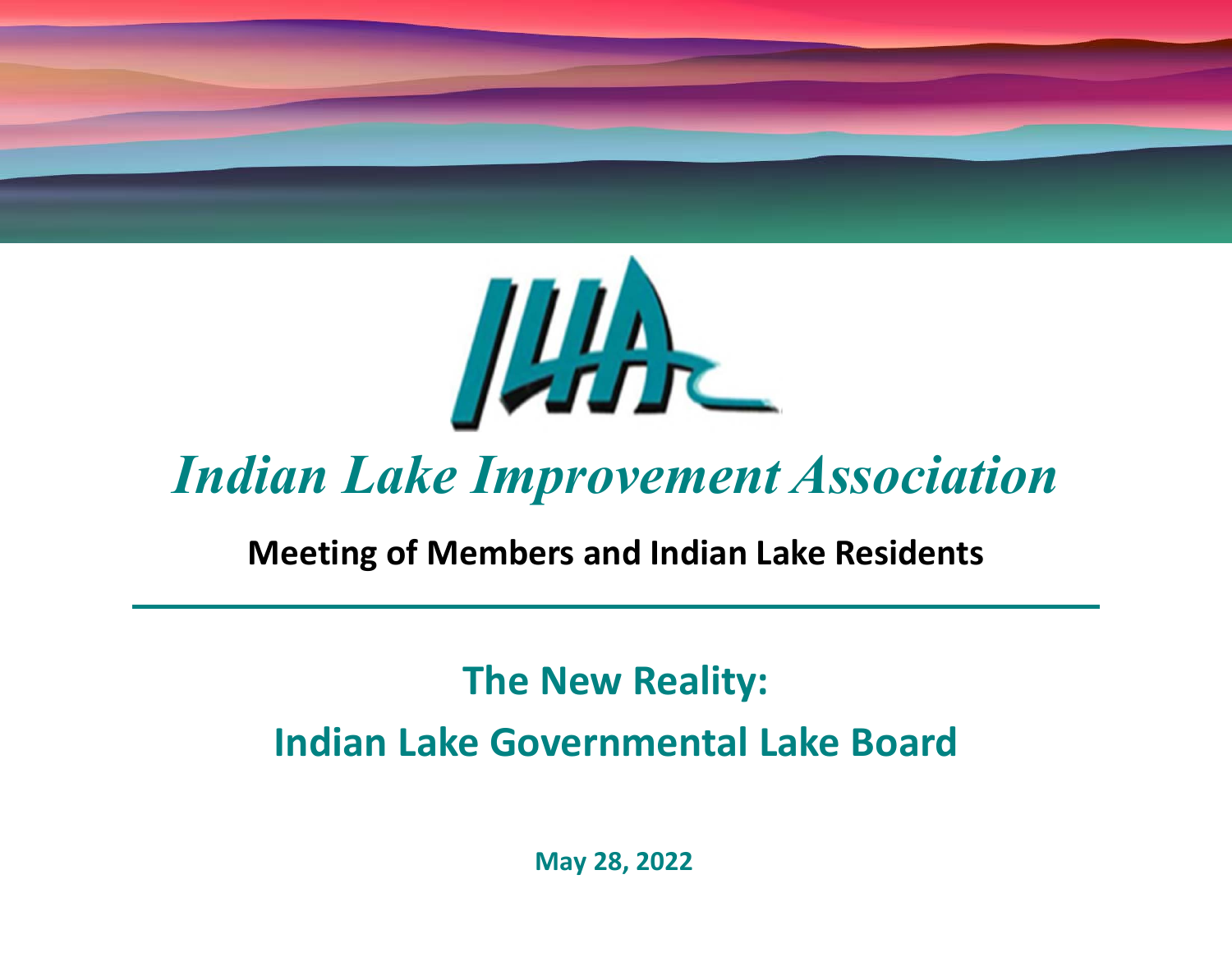- $\mathcal{L}_{\mathcal{A}}$ **Welcome and Introductions**
- $\sim$ **Where We Are Now**
- $\mathbb{R}^n$ **Membership Report**
- p. **Treasurer's Report**
- $\sim$ **How Did We Get Here**
- $\sim$ **Update on the Indian Lake Governmental Lake Board**
- $\overline{\phantom{a}}$  **What Should We Do Together to Protect and Improve Indian Lake**
- $\mathcal{L}_{\mathcal{A}}$ **Next Steps and June 25 Meeting**

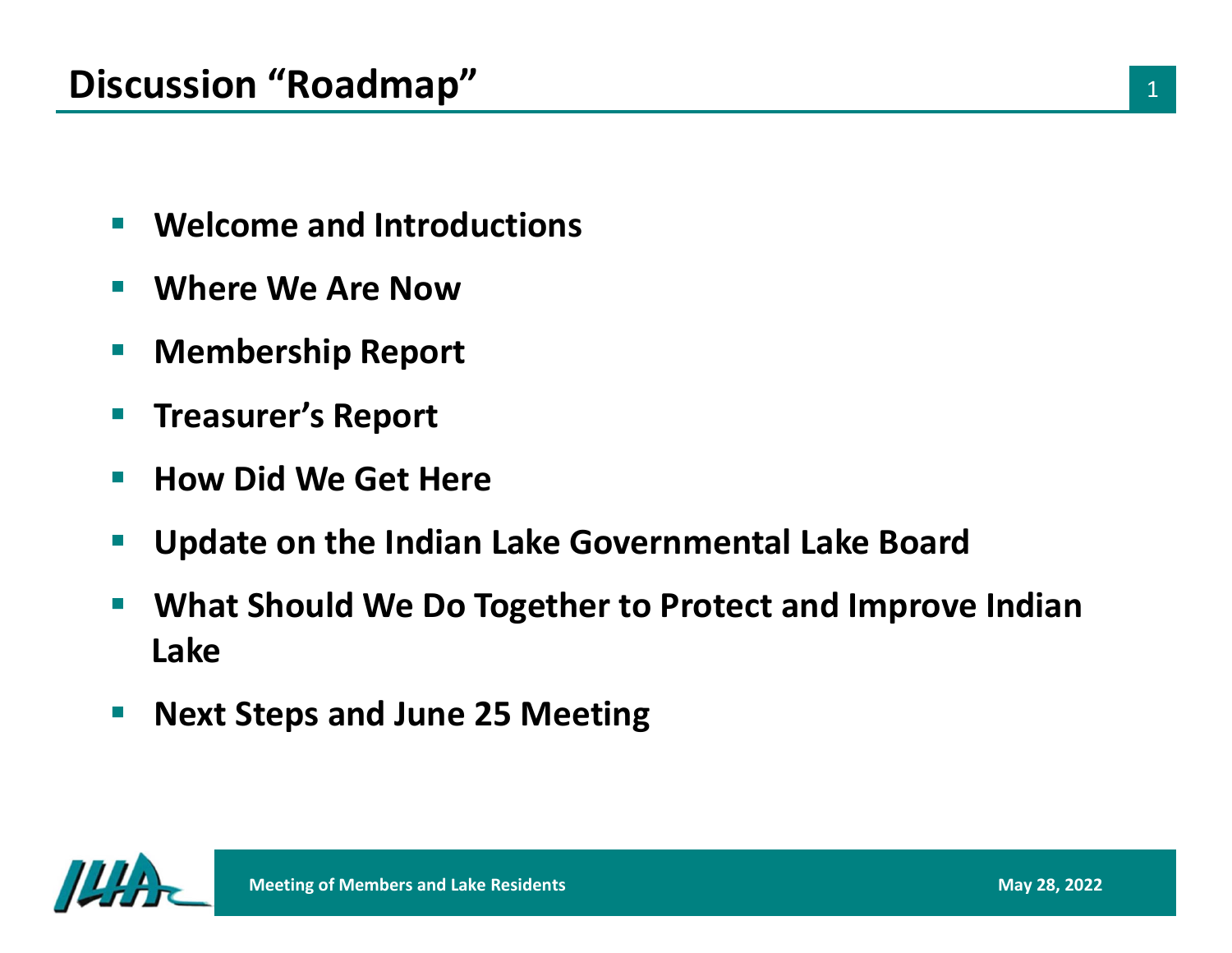### **Where We Are Now**

**Membership Report**

**Treasurer's Report**

**How Did We Get Here**

**Update on the Indian Lake Governmental Lake Board**

**What Should We Do Together to Protect and Improve Indian Lake**

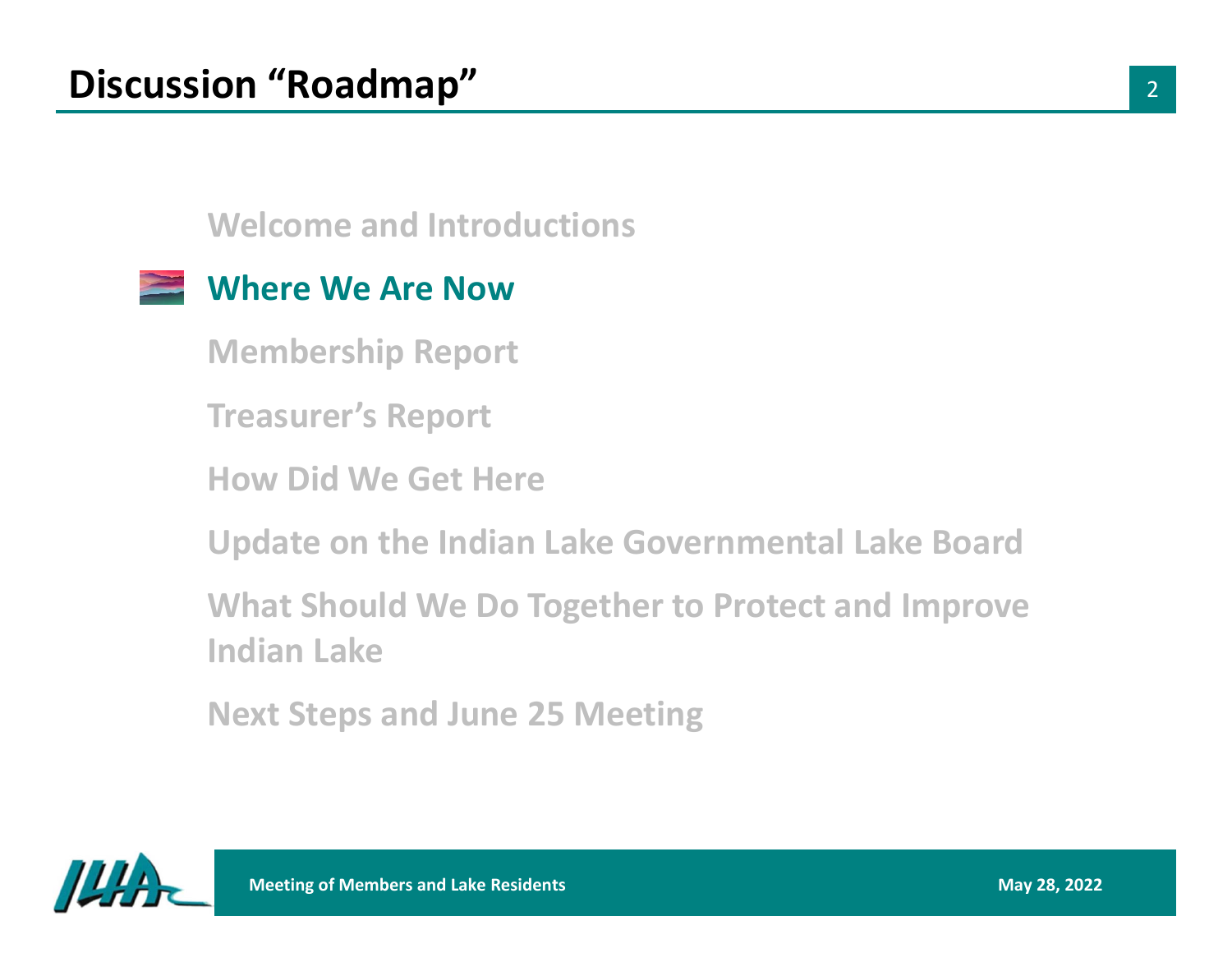- $\overline{\phantom{a}}$  **Indian Lake Governmental Lake Board, a new 5-year Special Assessment District, and a very limited role for ILIA**
	- Indian Lake Governmental Lake Board established by Silver Creek Township Board under Public Act 451 of 1994
		- $\circ$  Comprised of 5 voting members
			- 1. Member of the Cass County Board of Commissioners appointed by the Chair of the County Board – *Ryan Laylin* (District 1)
			- 2. Representative of Pokagon Township Board *Jim Rubino*
			- 3. Representative of SCT Board *Mick Braman* (now SCT Supervisor)
			- 4. Cass County Drain Commission *Jeff VanBelle*
			- 5. Member elected by the GLB from 3 people nominated by the ILIA *Angelo Ippolito*
		- $\circ$  To be operated in perpetuity or until such time as SCT Board and Pokagon Township Board resolve to disband it
	- GLB hired Barr and accepted Barr's 5-year plan
	- GLB established a new SAD for Indian Lake under Public Act 451 of 1994
	- GLB has a budget and SAD funds to use for weed control during 2022

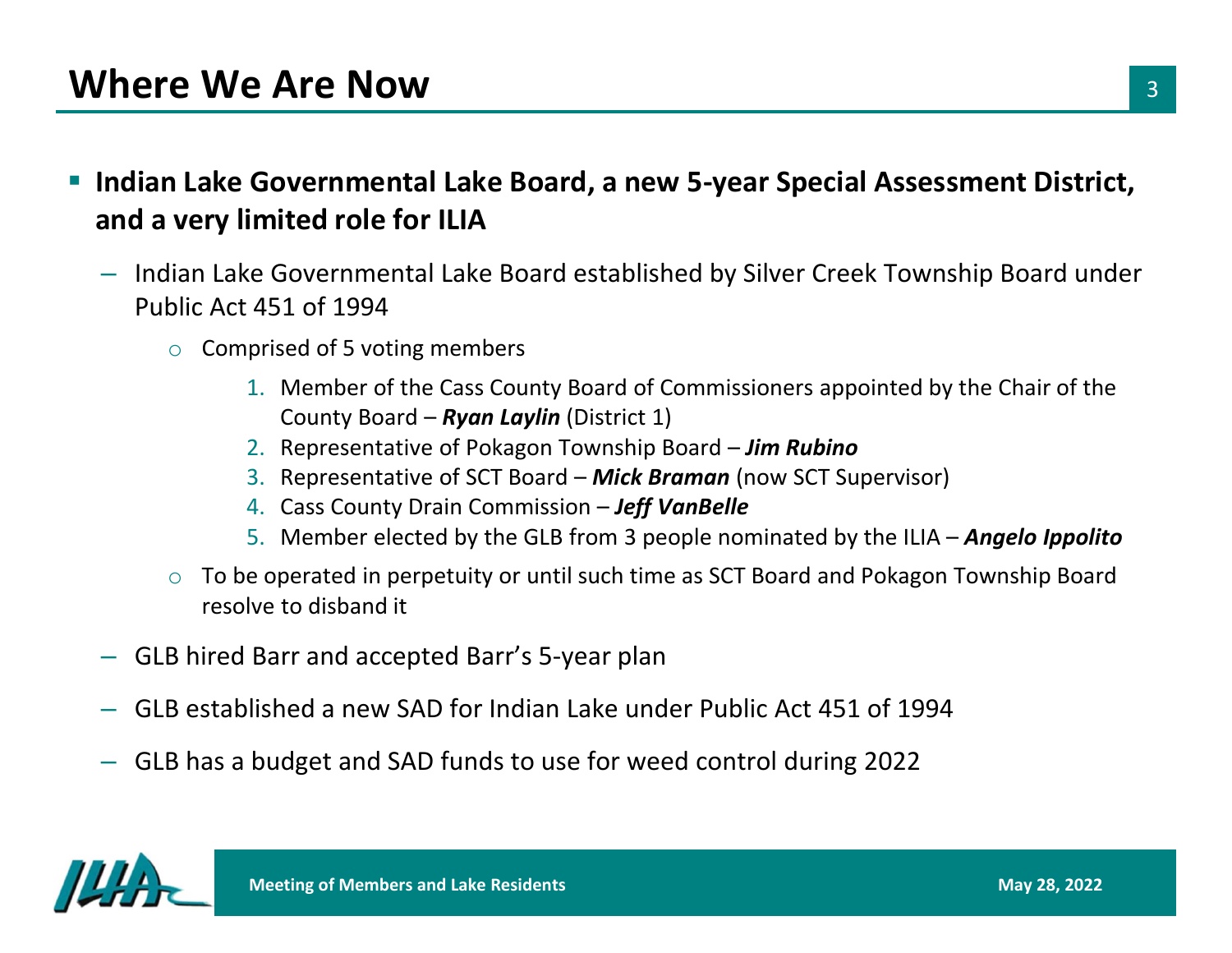- $\overline{\phantom{a}}$  **Indian Lake Governmental Lake Board, a new 5-year Special Assessment District, and very limited role for ILIA – cont'd**
	- GLB's attorney has prepared a draft agreement with ILIA, but support is uncertain
		- $\circ$  ILIA's role would only be advisory
	- As of today, ILIA has no formal role with respect to the GLB, except to nominate 3 individuals for the Indian Lake representative every 4 years
	- Currently ILIA is attempting
		- o To serve as the representative of Indian Lake residents with respect to weed control, water quality, and overall health of Indian Lake, and
		- oTo facilitate communications between the GLB and lake residents

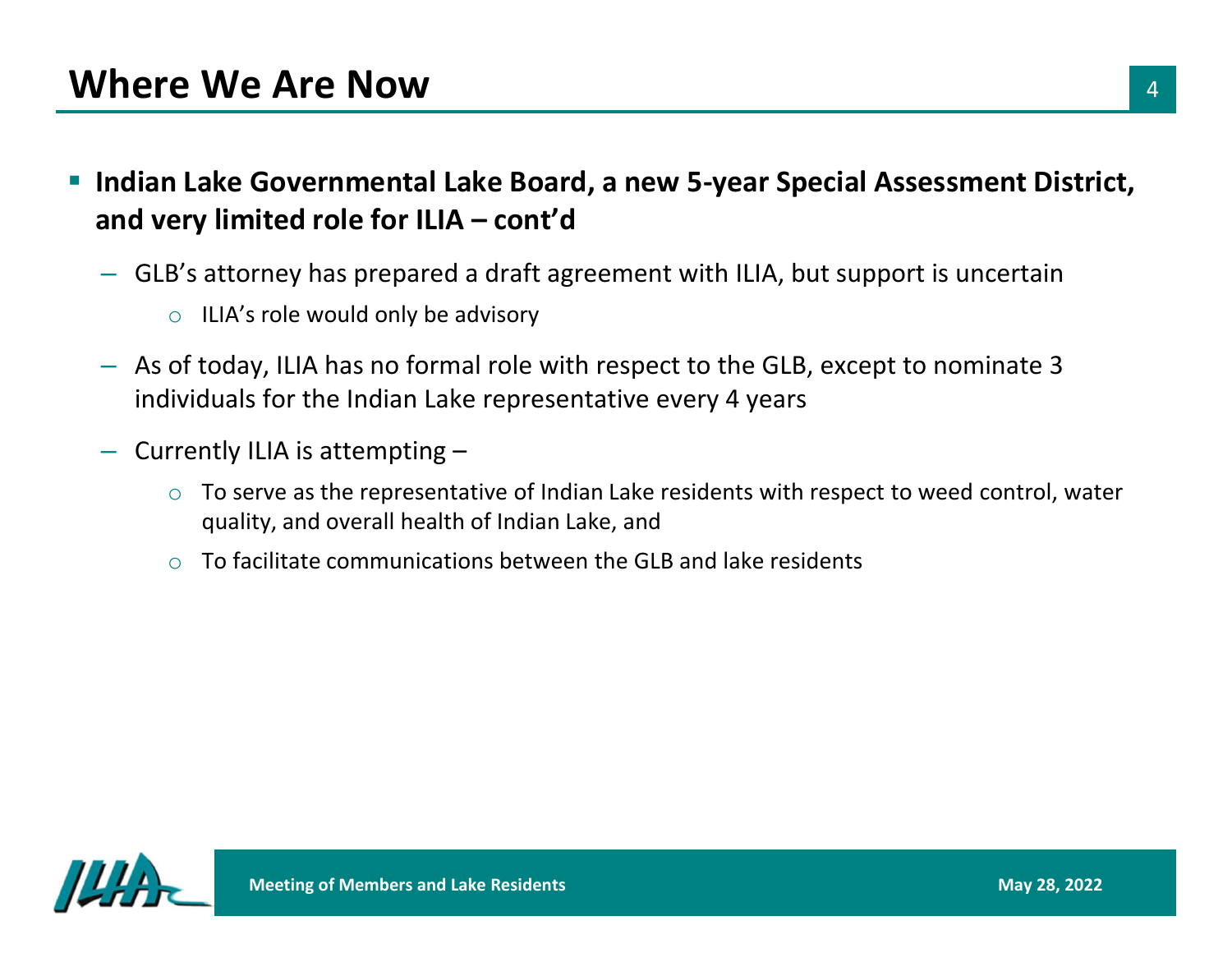# Care

The Board must act in good faith with the care an "ordinarily prudent person" would exercise under similar circumstances



# e Obedience

The Board must ensure that the organization acts consistently with its central purposes as described in its articles of incorporation and the mission

# Loyalty

Discharge duties unselfishly to benefit only the corporate enterprise and not the directors personally

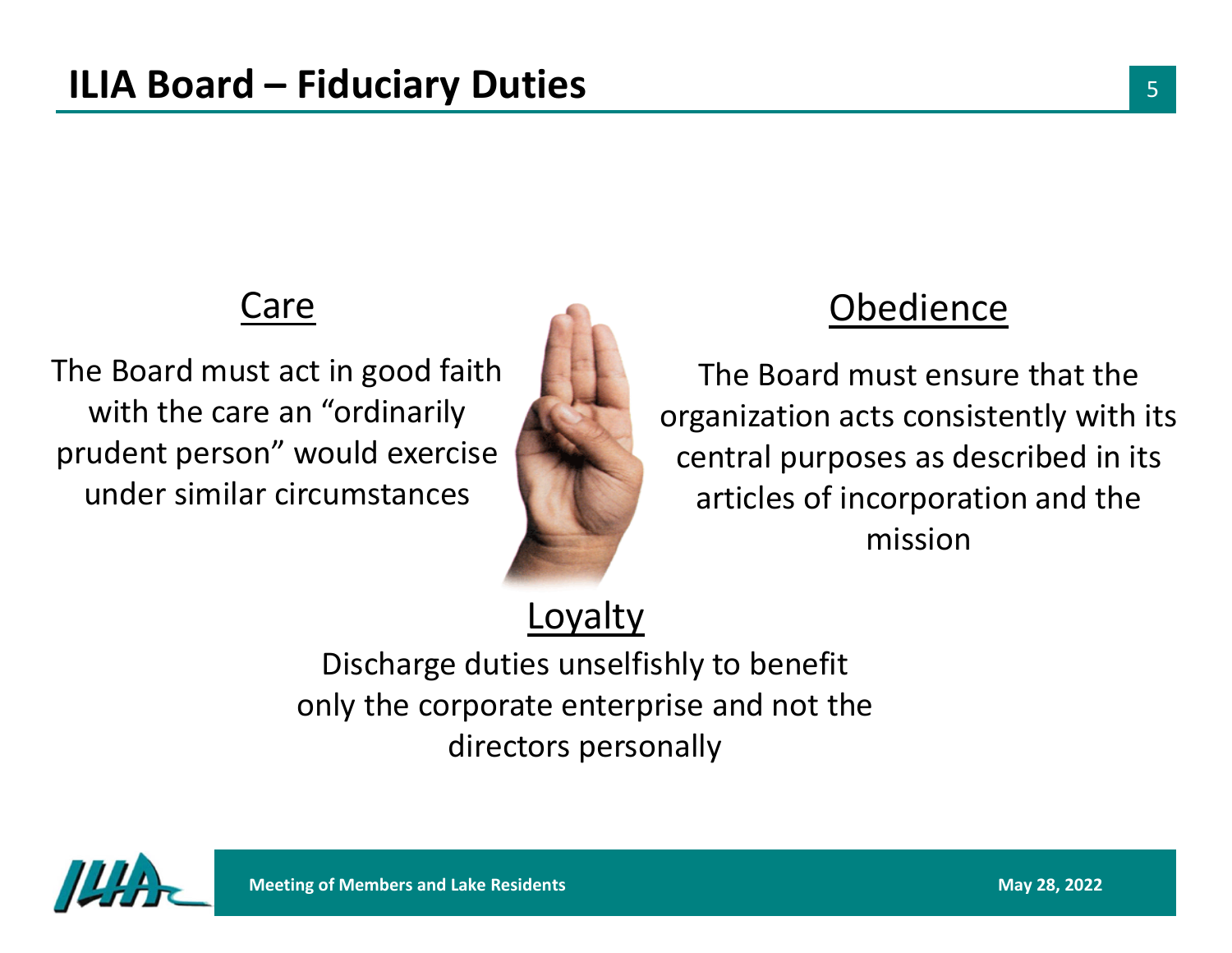### $\overline{\phantom{a}}$ **Duty of Care**

- Comply with all applicable laws
- −Protect and conserve assets
- −Manage risk – professional/general liability
- − Avoid "over delegation" to experts
- −Be reasonably informed on all board matters
- −Be independent of insiders
- −Ask appropriately hard questions – reasonable inquiry
- −Maintain confidentiality of Board proceedings
- −Avoid the "Sgt. Schultz defense"
- Business judgment rule

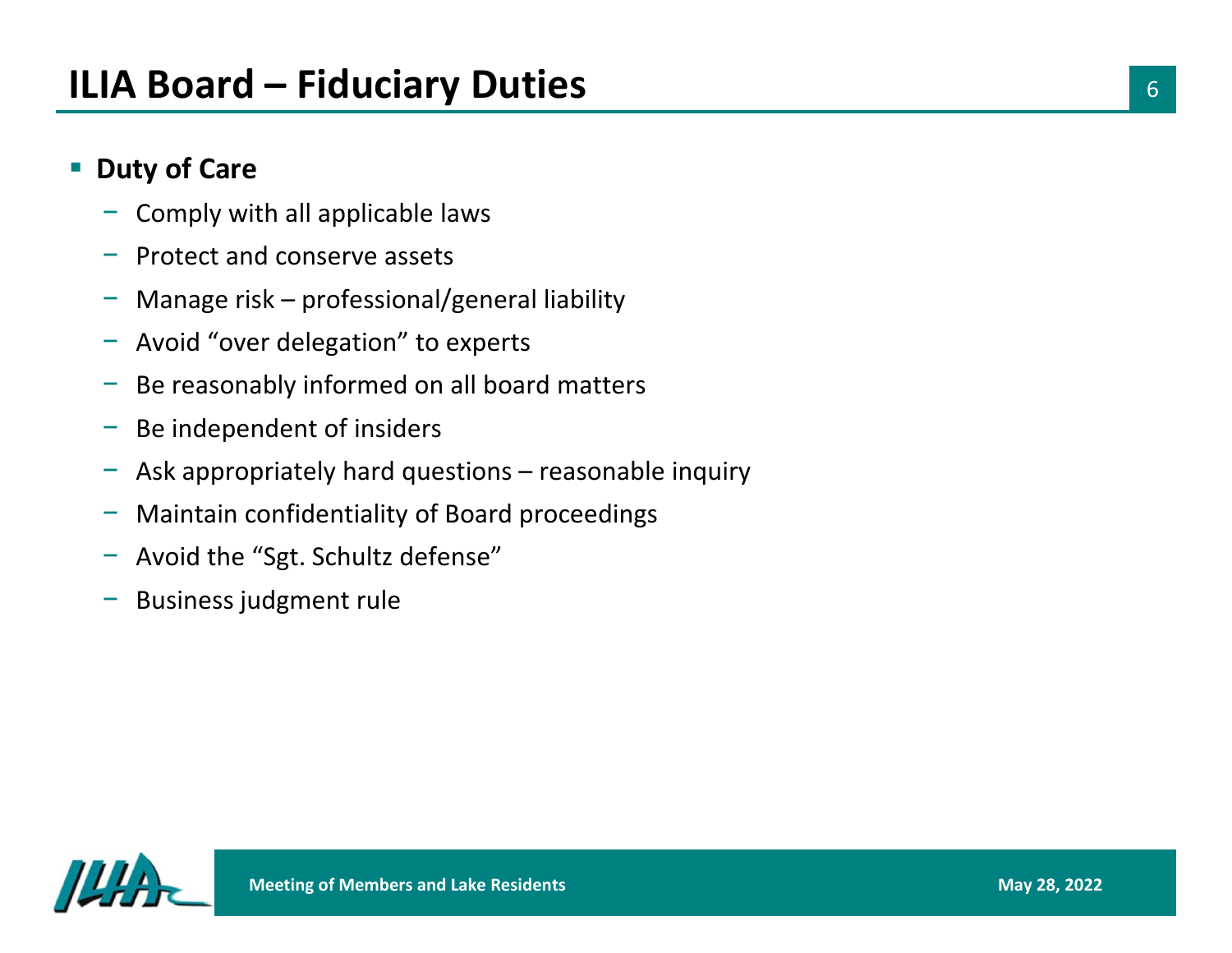#### $\mathcal{L}_{\mathcal{A}}$ **Duty of Obedience**

- − Ensure that the organization acts in a manner that is consistent with its purposes and mission
- − Ensure that the organization complies with its Articles of Incorporation, Bylaws, and all applicable laws

#### $\mathcal{L}_{\mathcal{A}}$ **Duty of Loyalty**

- − Act at all times in the best interests of the organization and so as to achieve its mission and purposes
- − Act without regard to potential personal benefit, advantage or interest; where personal interests are at stake, address via disclosure and recusal from deliberations and voting
- Address clearly and effectively any conflicting or concurrent duties owed to other organizations

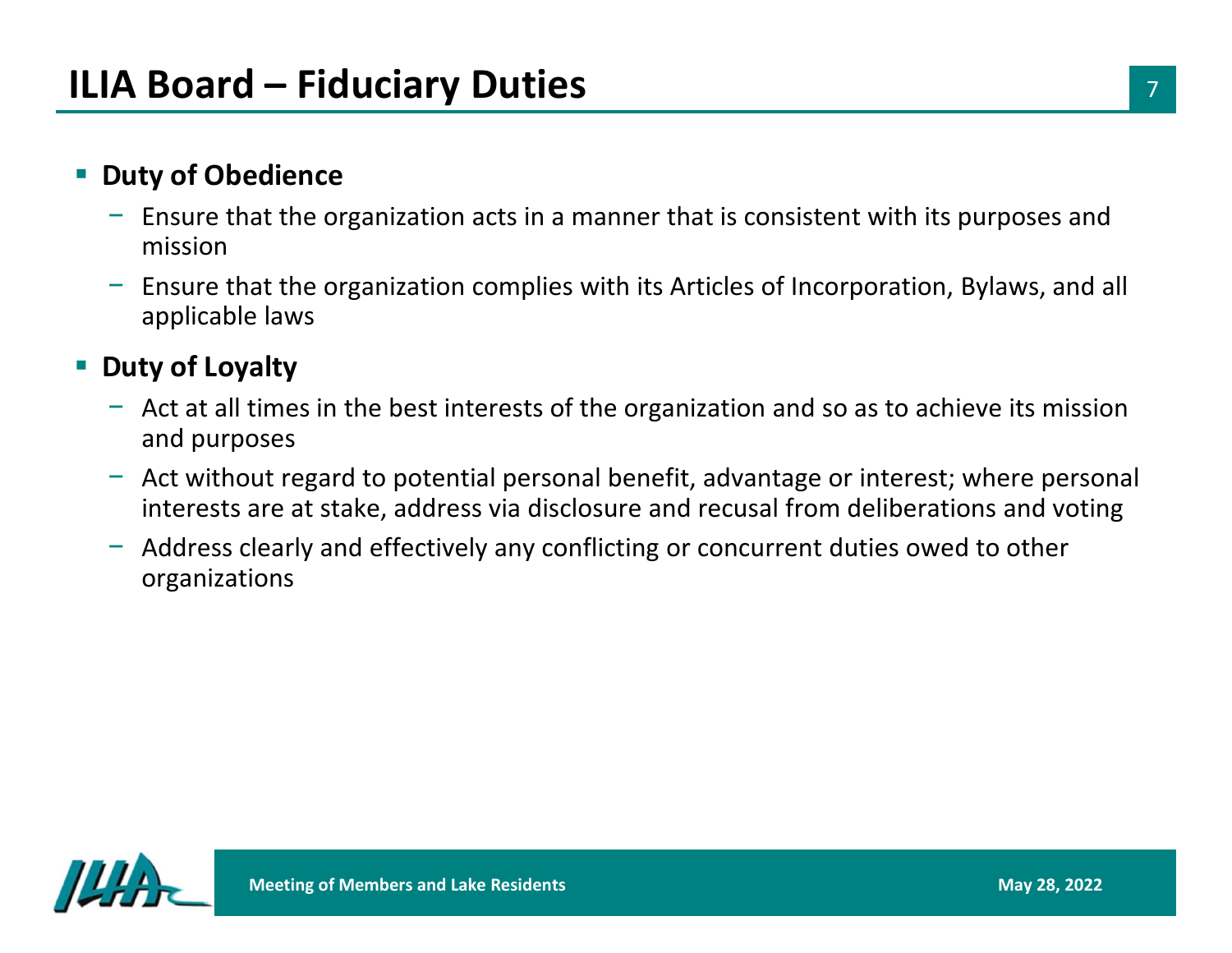



**Meeting of Members and Lake Residents**<br> **May 28, 2022**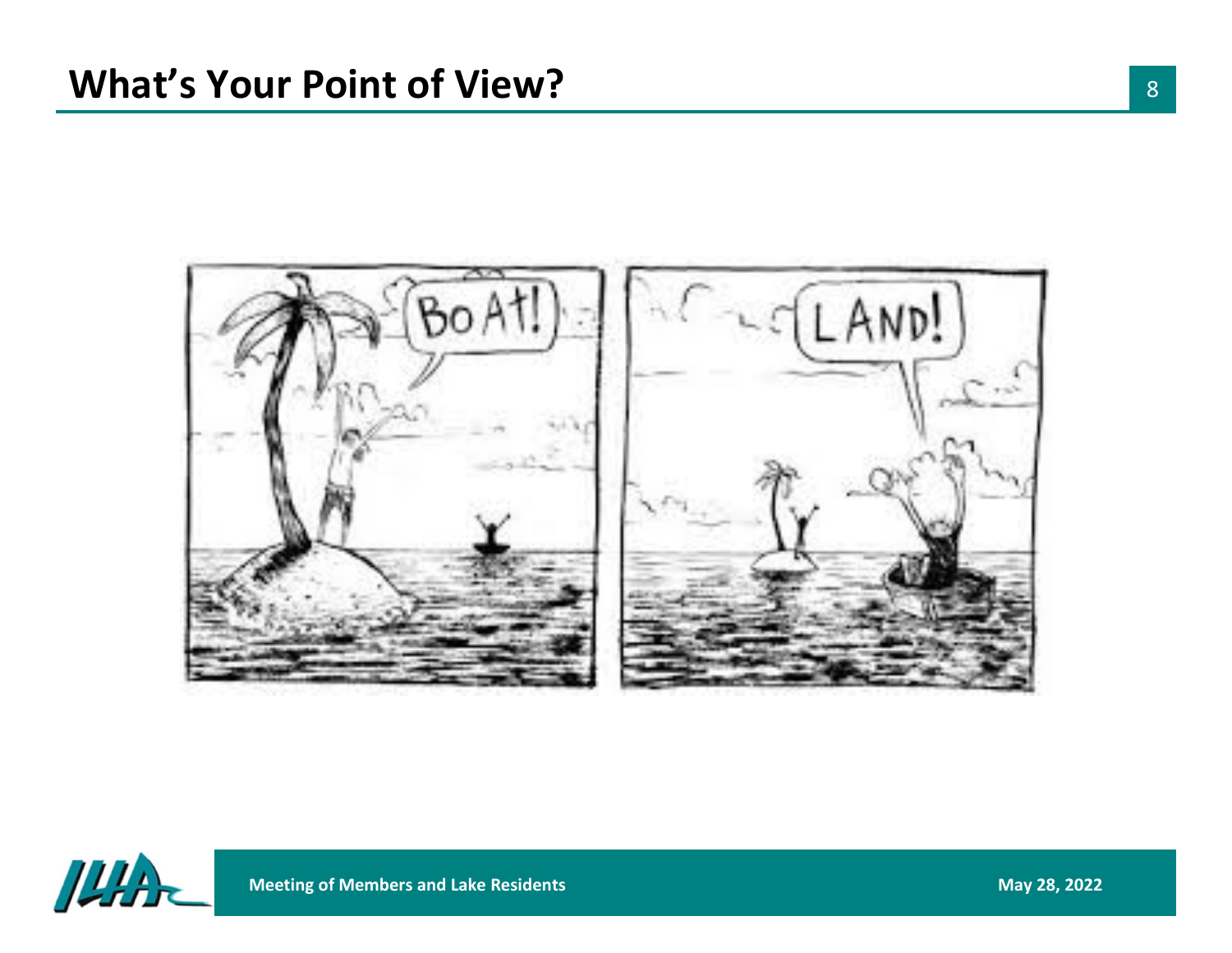- $\mathcal{L}_{\mathcal{A}}$  **Your POV may not be the same as your neighbors', ILIA Board's, Silver Creek Township's, or Governmental Lake Board's POV**
	- Must take into consideration everyone's POV
	- Respectful and honest discussion
	- ILIA Board's POV: Protection and improvement of Indian Lake, including reducing and controlling weeds, particularly invasive species, preserving and improving water quality and clarity, and maintaining the lake for recreation and fishing

### **Why does "the Why" matter?**

- Drives vision, purposes, and objectives of the ILIA and what it does for Indian Lake
- Vision, purposes, and objectives drive the ILIA's work and relationships
- Creates insights into positions of SCT and GLB

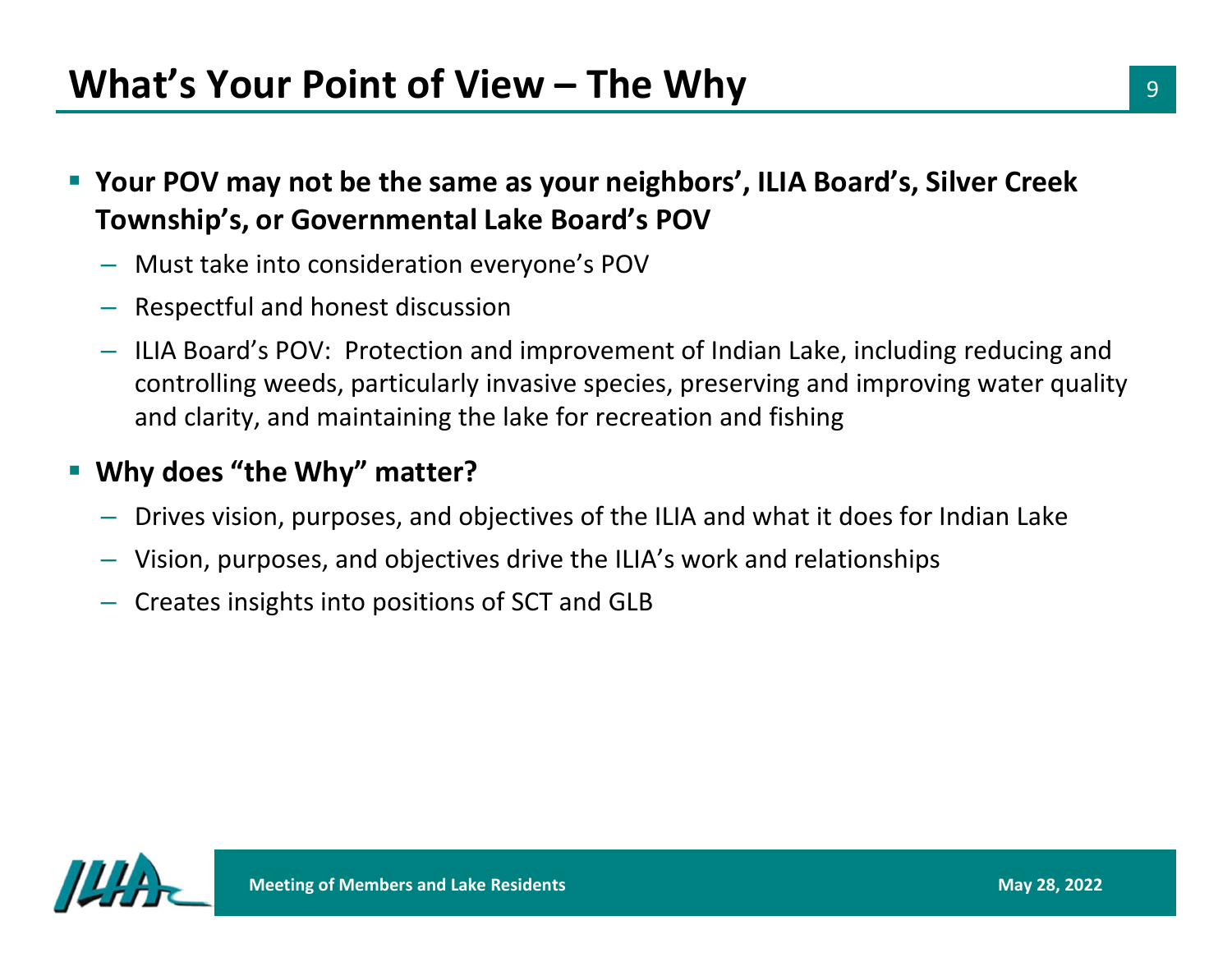**Where We Are Now**



**Treasurer's Report**

**Where We Are and How Did We Get Here**

**Update on the Indian Lake Governmental Lake Board**

**What Should We Do Together to Protect and Improve Indian Lake**

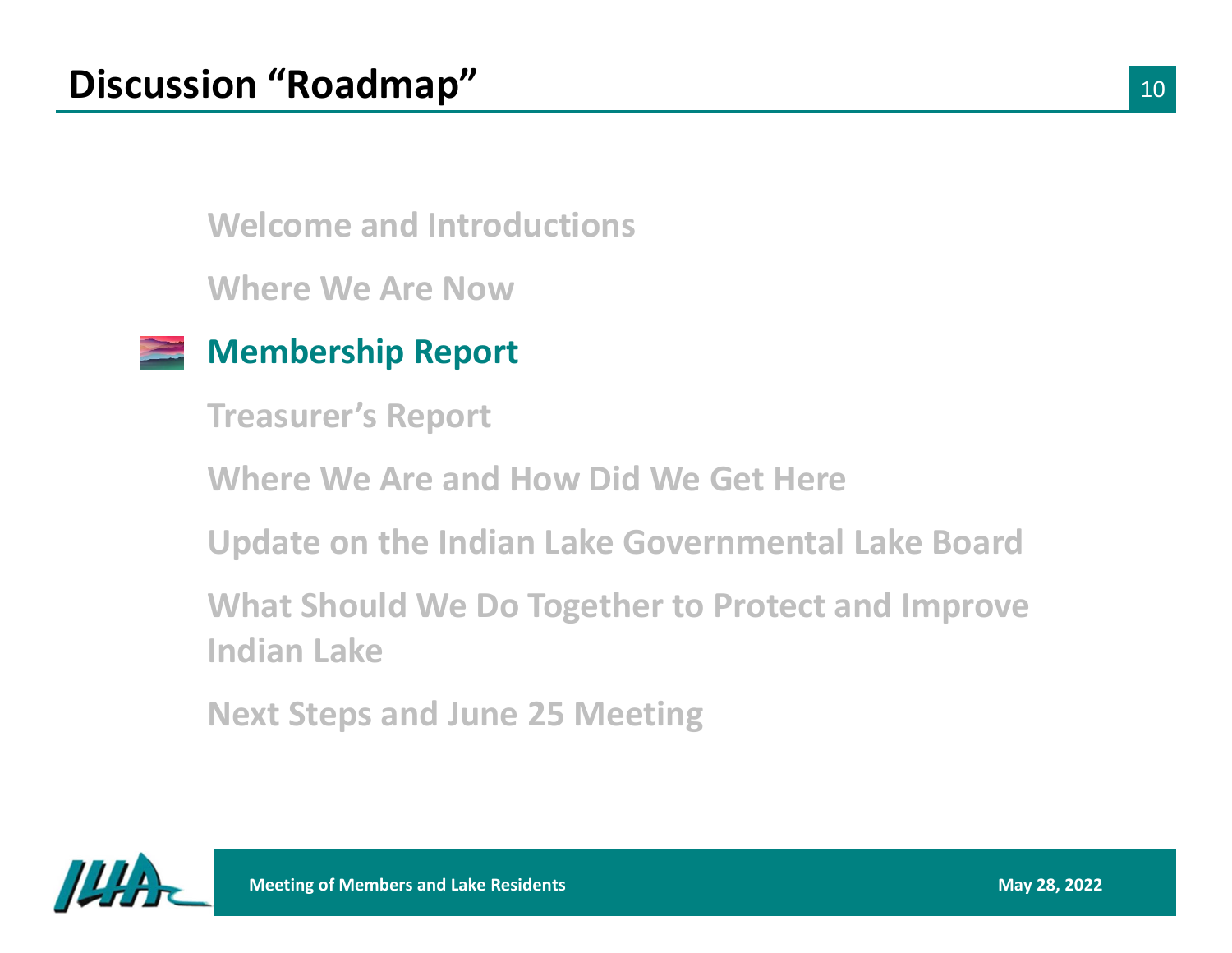# **Membership Report**

### $\mathbb{R}^n$ **Early membership drive**

- Mailed 419 membership letters and forms
- –Only 10 returned to sender
- Corrected 9 and resent

#### $\Box$ **Currently 200 memberships for 2022** (as of May 25)

- Comparison to prior years
	- o2021: 207 memberships
	- o 2020: 208 memberships
- 62 joined in 2021, but have not yet joined for 2022
- 47 new memberships this year as compared to 2021
- 35 members out of 200 joined via our new website
- $\Box$ **Our thanks to all who have joined and also donated above and beyond**

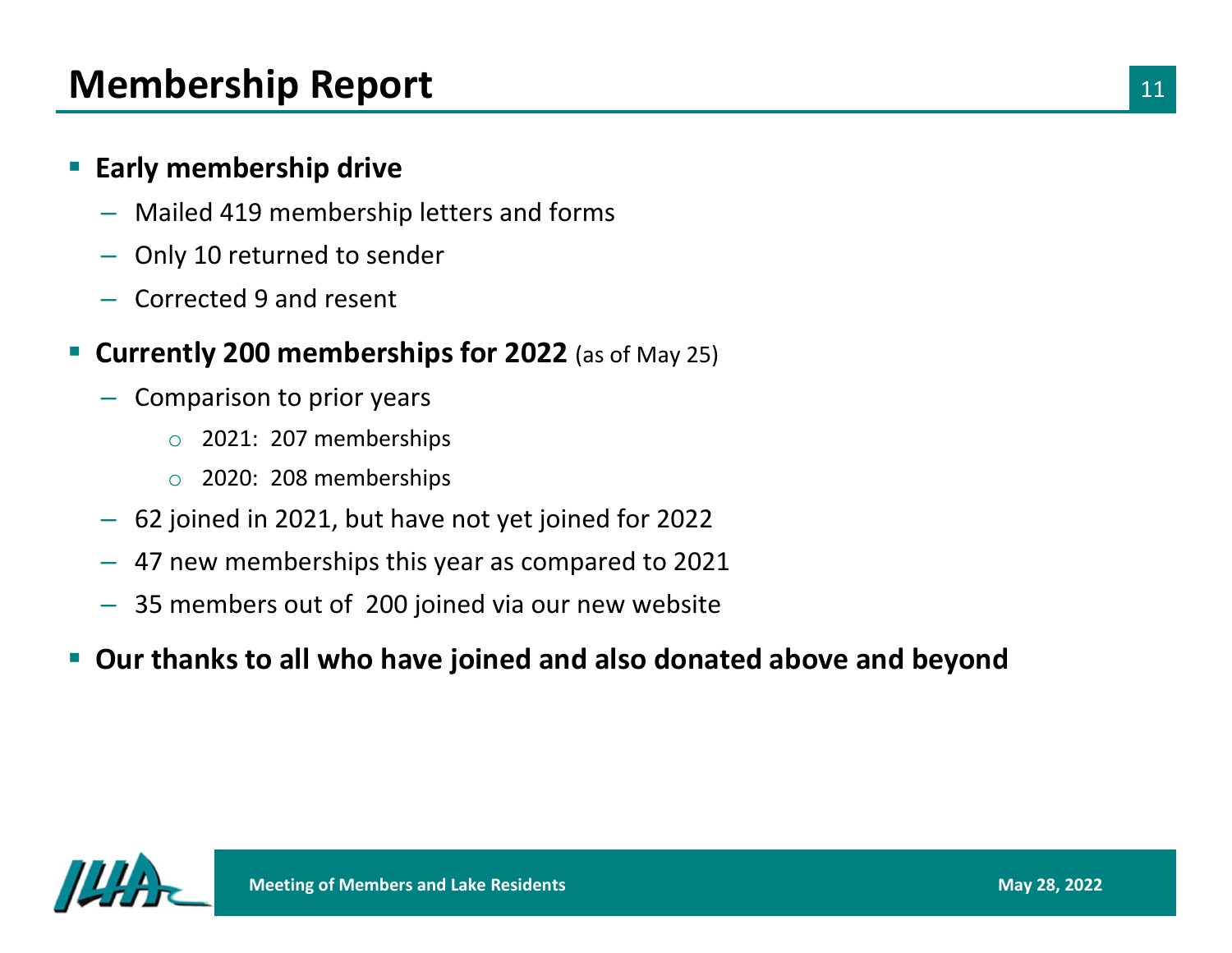**Where We Are Now**

**Membership Report**

### **Treasurer's Report**

**How Did We Get Here**

**Update on the Indian Lake Governmental Lake Board**

**What Should We Do Together to Protect and Improve Indian Lake**

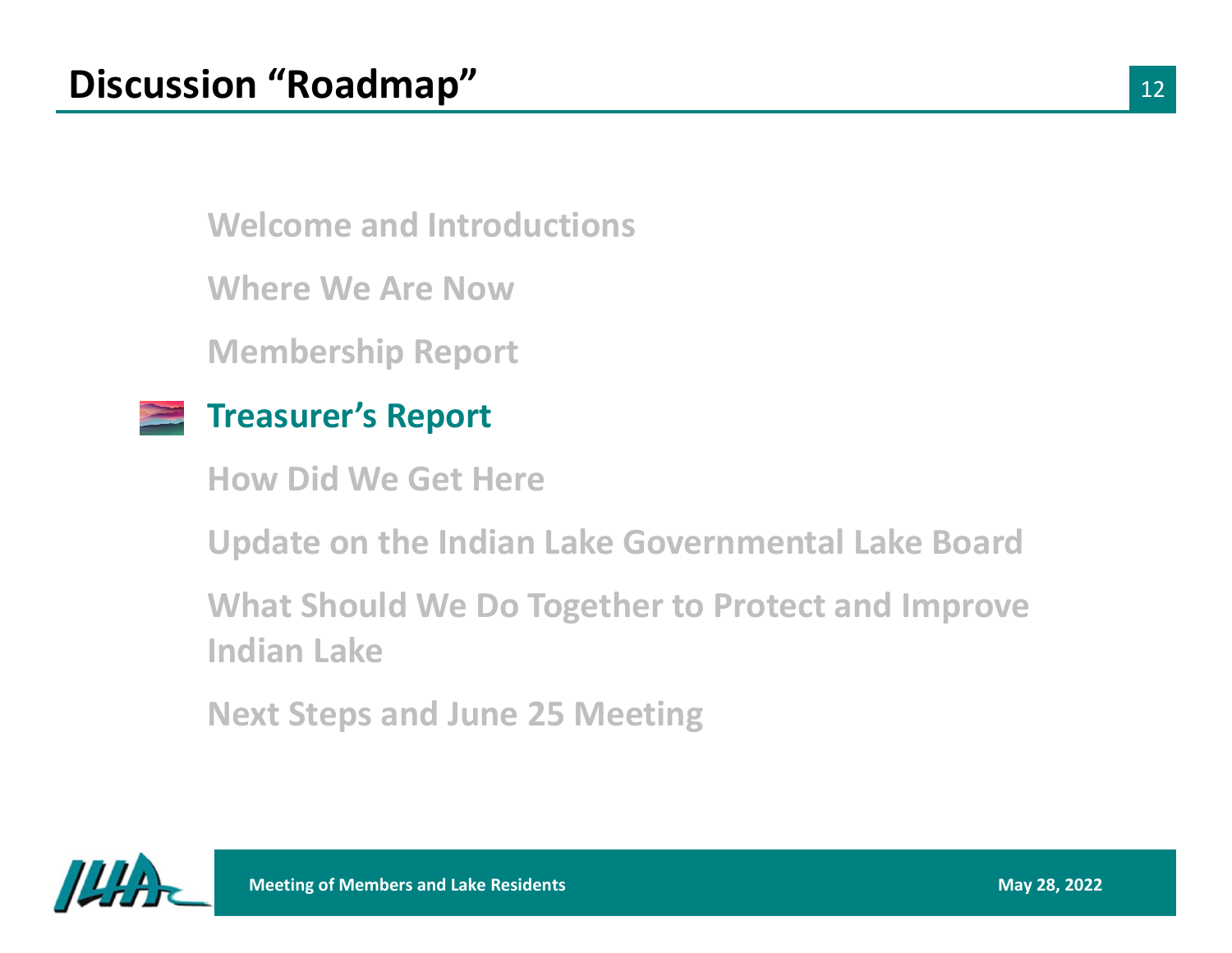# **Treasurer's Report**

|                                                   | 2020     | 2021            | 2022     |
|---------------------------------------------------|----------|-----------------|----------|
| <b>INFLOWS</b>                                    |          |                 |          |
| <b>Fish Stocking</b>                              | \$2,000  | \$0             | \$150    |
| ILGB - 5 yr Plan Reimb                            | \$0      | 50              | \$7,600  |
| <b>Memberships</b>                                |          |                 |          |
| Memberships-Mail                                  | \$15,720 | \$16,305        | \$20,108 |
| Memberships Pay Pal                               | \$0      | \$250           | \$6,670  |
| Pay Pal Fee                                       | \$0      | $-57$           | $-5227$  |
| Net Memberships Pay Pal                           | \$0      | \$243           | \$6,443  |
| <b>TOTAL Memberships</b>                          | \$15,720 | \$16,548        | \$26,551 |
| Refunds (Weed Harvester, Permit, WC, Ins - No Fat | \$2,309  | \$456           | \$900    |
| <b>TOTAL INFLOWS</b>                              | \$20,029 | \$17,004        | \$35,201 |
| Membership Analysis                               |          |                 |          |
| Number of membership registered via mail          |          | 165             |          |
| Number of memberships registered on-line          |          | $\overline{35}$ |          |
| <b>Total Memberships</b>                          |          | 200             |          |
| Average per membership                            | \$       | 133.89          |          |
|                                                   |          |                 |          |

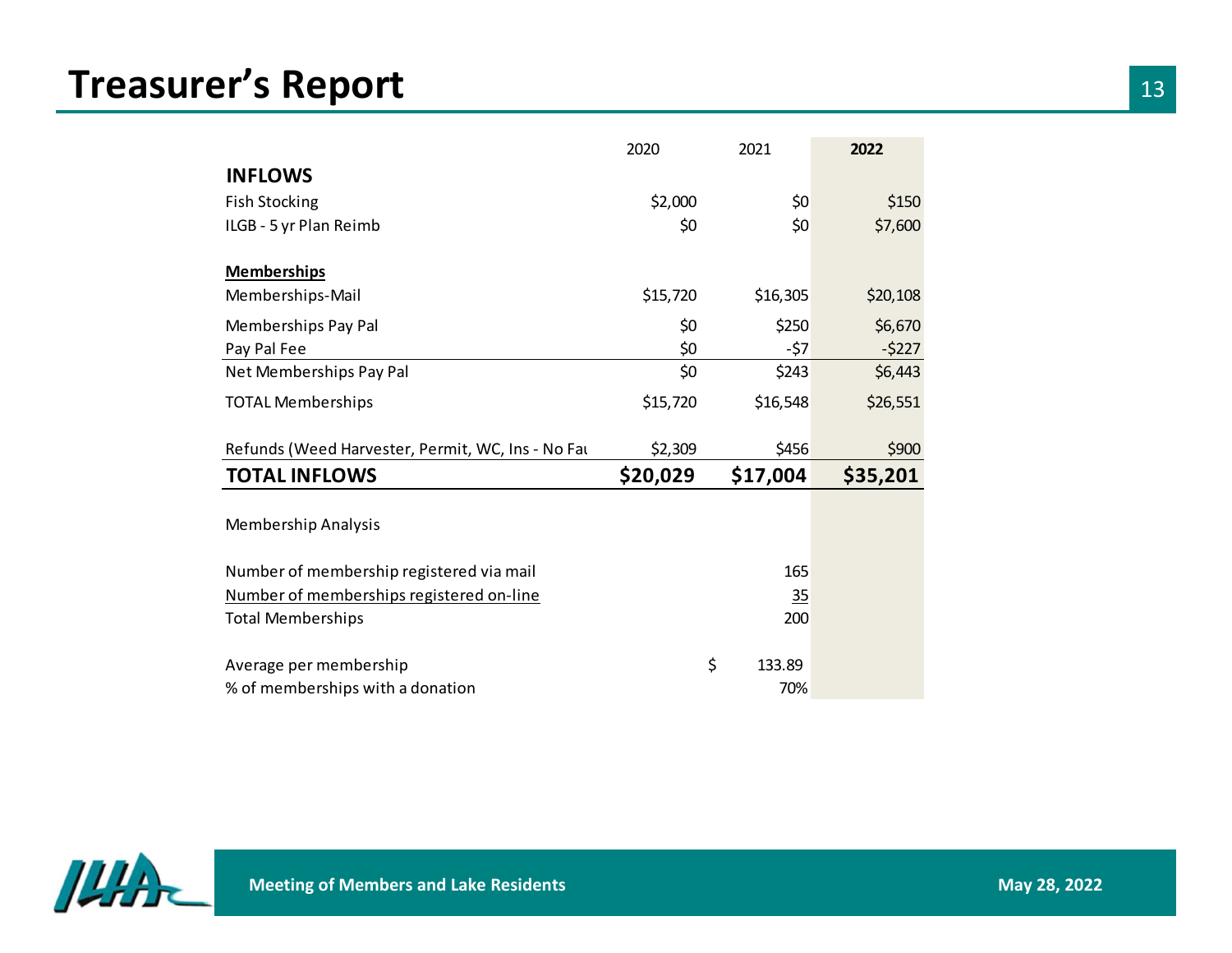# **Treasurer's Report**

|                                                      | 2020     | 2021         | 2022     |
|------------------------------------------------------|----------|--------------|----------|
| <b>TOTAL INFLOWS</b>                                 | \$20,029 | \$17,004     | \$35,201 |
|                                                      |          |              |          |
| <b>OUTFLOWS</b>                                      |          |              |          |
| Advertising                                          | \$1,015  | \$565        | \$0      |
| <b>Aeration (Electric)</b>                           | \$0      | \$450        | \$836    |
| <b>Annual Meeting</b>                                | \$800    | \$1,000      | \$463    |
| Barr Engineering: Barr Engineering 5 year Plan       | \$0      | \$29,827     | \$0      |
| D&O Insurance                                        | \$4,424  | \$0          | \$2,878  |
| Harvester                                            |          |              |          |
| Harvester: Harverster Vehicles                       | \$551    | \$0          | \$0      |
| Harvester: Harvester - Workers Comp                  | \$656    | \$586        | \$0      |
| Harvester: Harvester Insurance                       | \$1,292  | \$1,656      | \$1,372  |
| Harvester: Harvester Site Work                       | \$339    | \$0          | \$7,125  |
| Harvester: Harvester Taxes                           | \$1,715  | \$331        | \$1,391  |
| <b>TOTAL Harvester</b>                               | \$4,553  | \$2,573      | \$9,888  |
| Lake Mangement                                       | \$0      | \$0          | \$10,076 |
| Membership: Membership Mailing Printing              | \$754    | \$808        | \$874    |
| Misc Expense(Dues, Subscriptions, Bank Charges, Etc) | \$423    | \$98         | \$70     |
| North Inlet                                          | \$500    | \$50         | \$0      |
| Professional Services: Accounting Services           | \$600    | \$400        | \$0      |
| Taxes: Property Tax                                  | \$0      | \$1,464      | \$0      |
| Web Site                                             | \$375    | \$2,944      | \$45     |
| <b>TOTAL OUTFLOWS</b>                                | \$13,444 | \$40,178     | \$25,130 |
| <b>OVERALL TOTAL</b>                                 | \$6,586  | $-$ \$23,174 | \$10,072 |

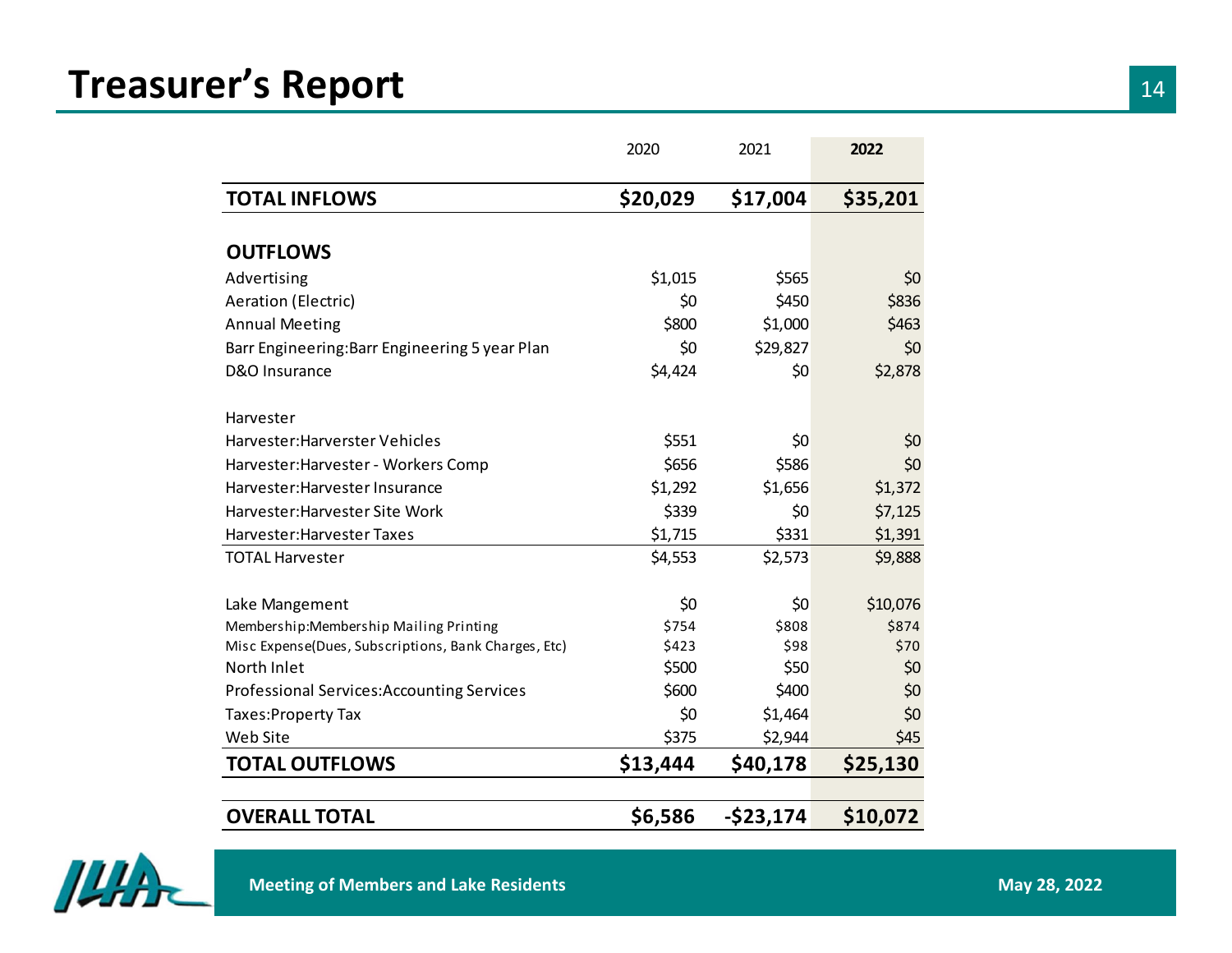# **Treasurer's Report**

|                                     | 2020      | 2021         | 2022     |
|-------------------------------------|-----------|--------------|----------|
| <b>TOTAL INFLOWS</b>                | \$20,029  | \$17,004     | \$35,201 |
| <b>TOTAL OUTFLOWS</b>               | \$13,444  | \$40,178     | \$25,130 |
| <b>OVERALL TOTAL</b>                | \$6,586   | $-$ \$23,174 | \$10,072 |
|                                     |           |              |          |
| <b>Overall Financial Picture</b>    | 5/26/2022 |              |          |
| <b>Cash &amp; Receivables</b>       |           |              |          |
| <b>Checking Account</b>             |           |              | \$30,185 |
| <b>ILGB Receivable</b>              |           |              | \$22,800 |
| <b>Commitments:</b>                 |           |              |          |
| <b>Lake Savers Cancellation</b>     |           |              | \$14,000 |
| <b>Fish Stocking Fund</b>           |           |              | \$14,100 |
| <b>Land (Assessed Value)</b>        |           |              |          |
| 33183 Lakeview                      |           |              | \$8,900  |
| <b>Forest Beach Property</b>        |           |              | \$33,100 |
| <b>Total Land</b>                   |           |              | \$42,000 |
| <b>Harvester Equipment</b>          |           |              |          |
| <b>Weed Harvester</b>               |           |              | \$0      |
| Conveyor                            |           |              | \$0      |
| Dump Truck                          |           |              | \$0      |
| Repairs necessary to be operational |           |              | \$20,000 |

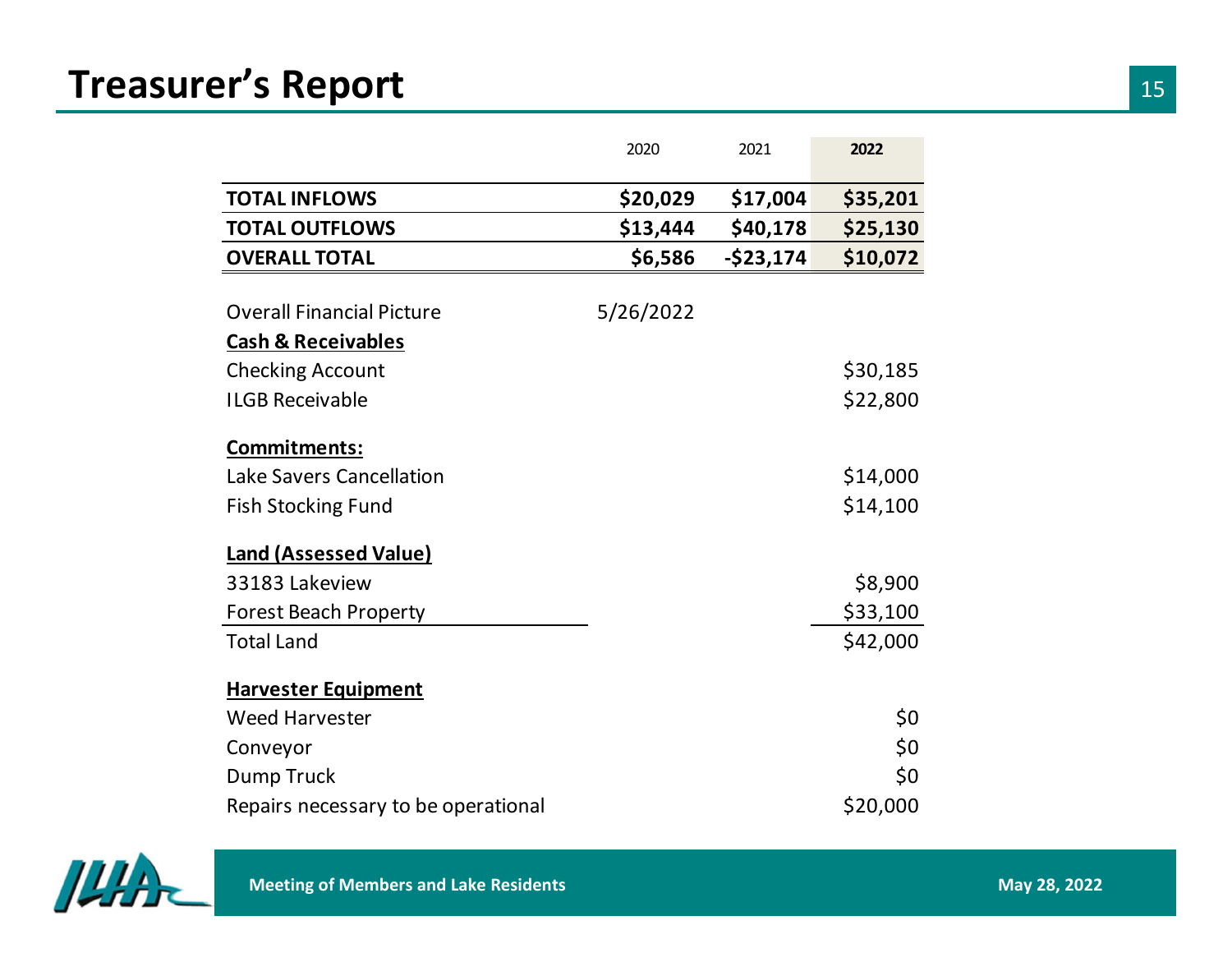**Where We Are Now**

**Membership Report**

**Treasurer's Report**

### **How Did We Get Here**

**Update on the Indian Lake Governmental Lake Board**

**What Should We Do Together to Protect and Improve Indian Lake**

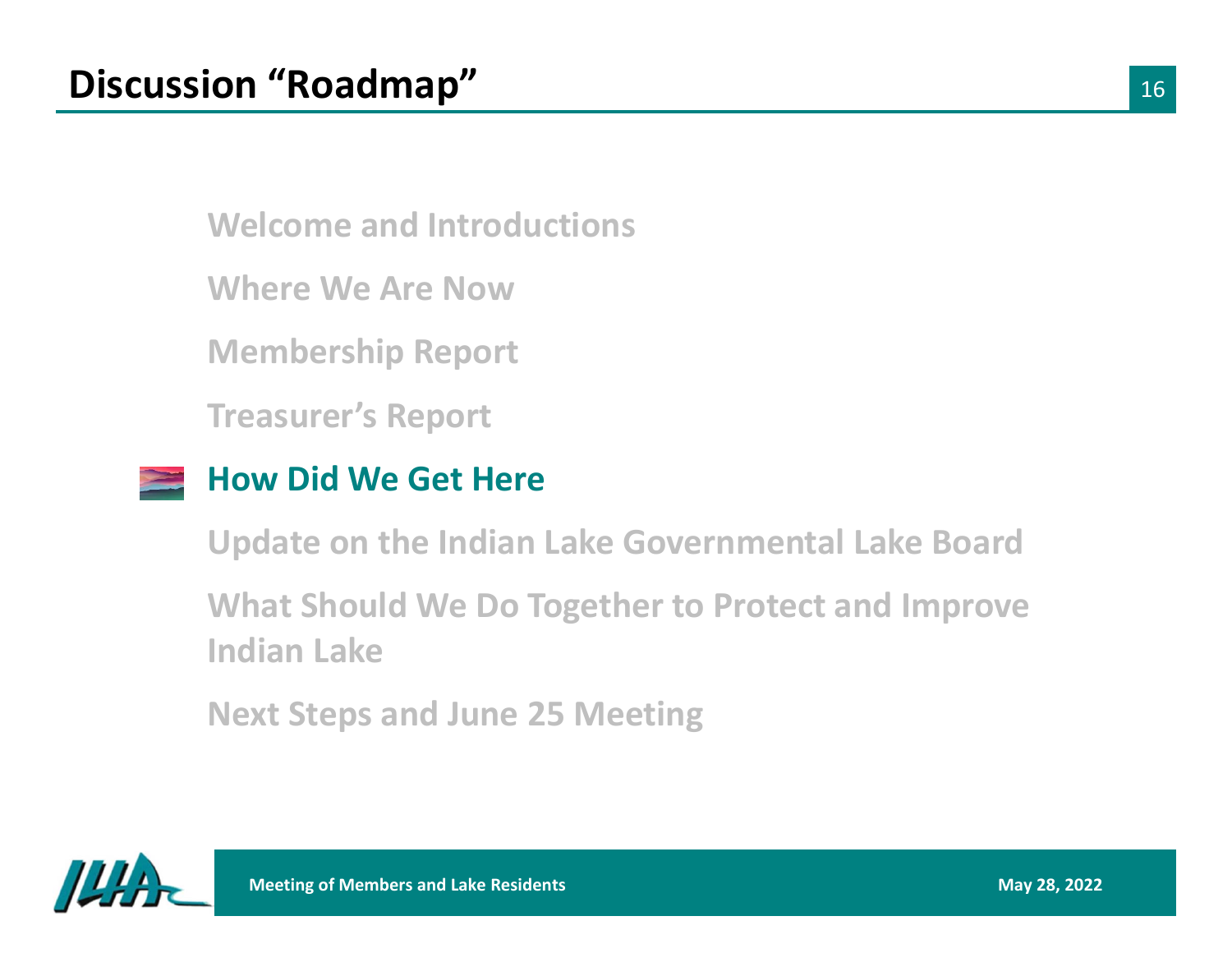



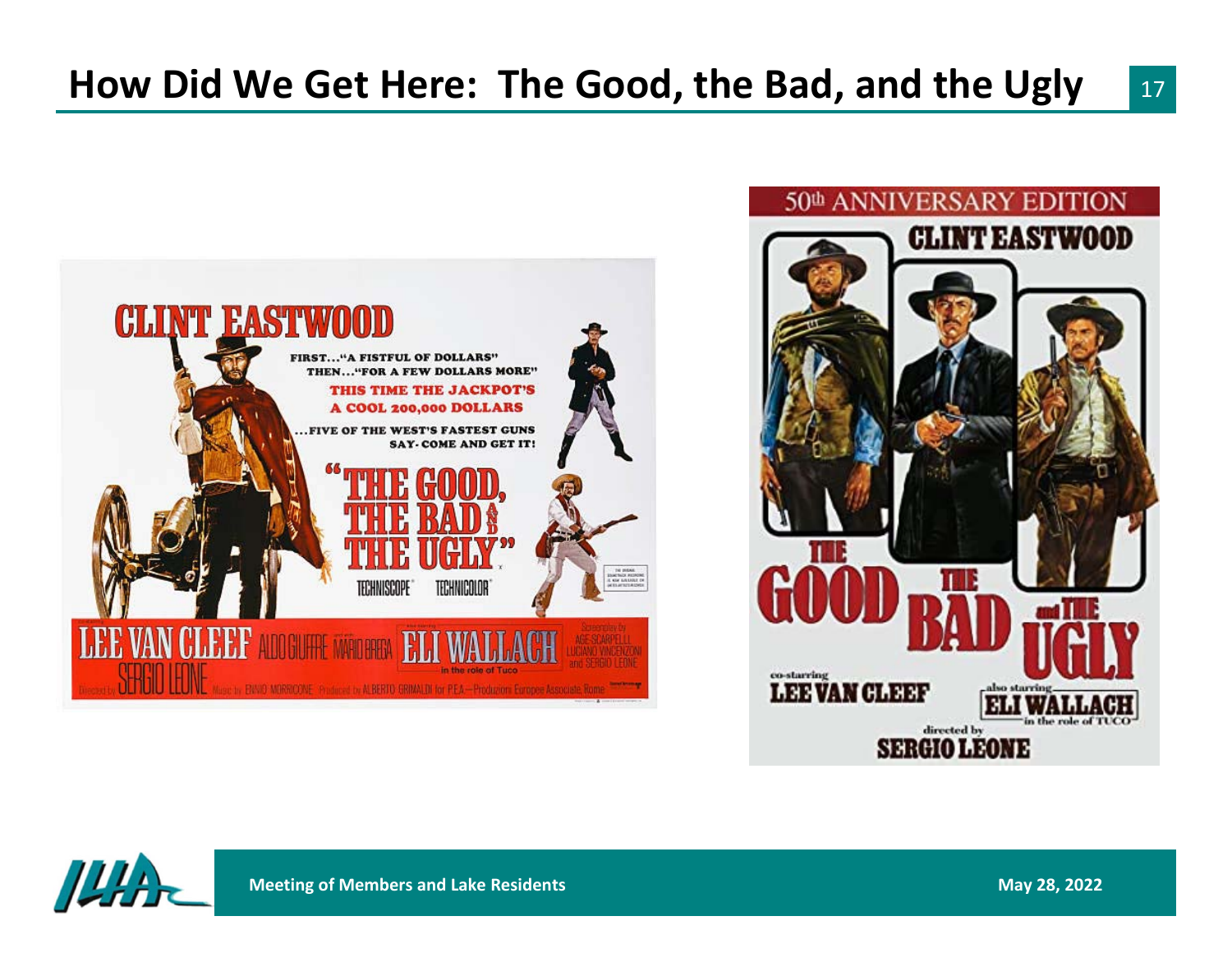### $\mathcal{L}_{\mathcal{A}}$ **Chronological summary**

- June 20, 2006: SCT Board in Resolution 06-13 established, pursuant to Public Act 188 of 1954, the initial SAD for the purpose of controlling weeds in Indian Lake for a period of 5 years to April 26, 2011
- September 8, 2010: SCT Board in Resolution 10-17 extended the Indian Lake SAD for 5 years to April 26, 2016, and authorized a pilot study of the use of laminar flow aeration for weed control
- October 26, 2010: ILIA and Lake Savers, LLC executed Lake Management Systems Equipment Lease (South Basin) for aeration equipment
- June 13, 2012: SCT Board by Resolution 12-10 extended the Indian Lake SAD for 5 years to April 26, 2021, and also authorized aeration for the entire lake
- $-$  August 22, 2012: ILIA and Lake Savers, LLC executed Lake Restoration System Agreement (North Basin) for "Laminar Floow Inversion Oxygenation System and Bio Acceleration Program" (indicated effective date of July 15, 2012)
- June 2014: ILIA applied and received a permit from the Cass County Drain Commissioner to place 3 nutrient barriers before the North Inlet (Mann Drain)

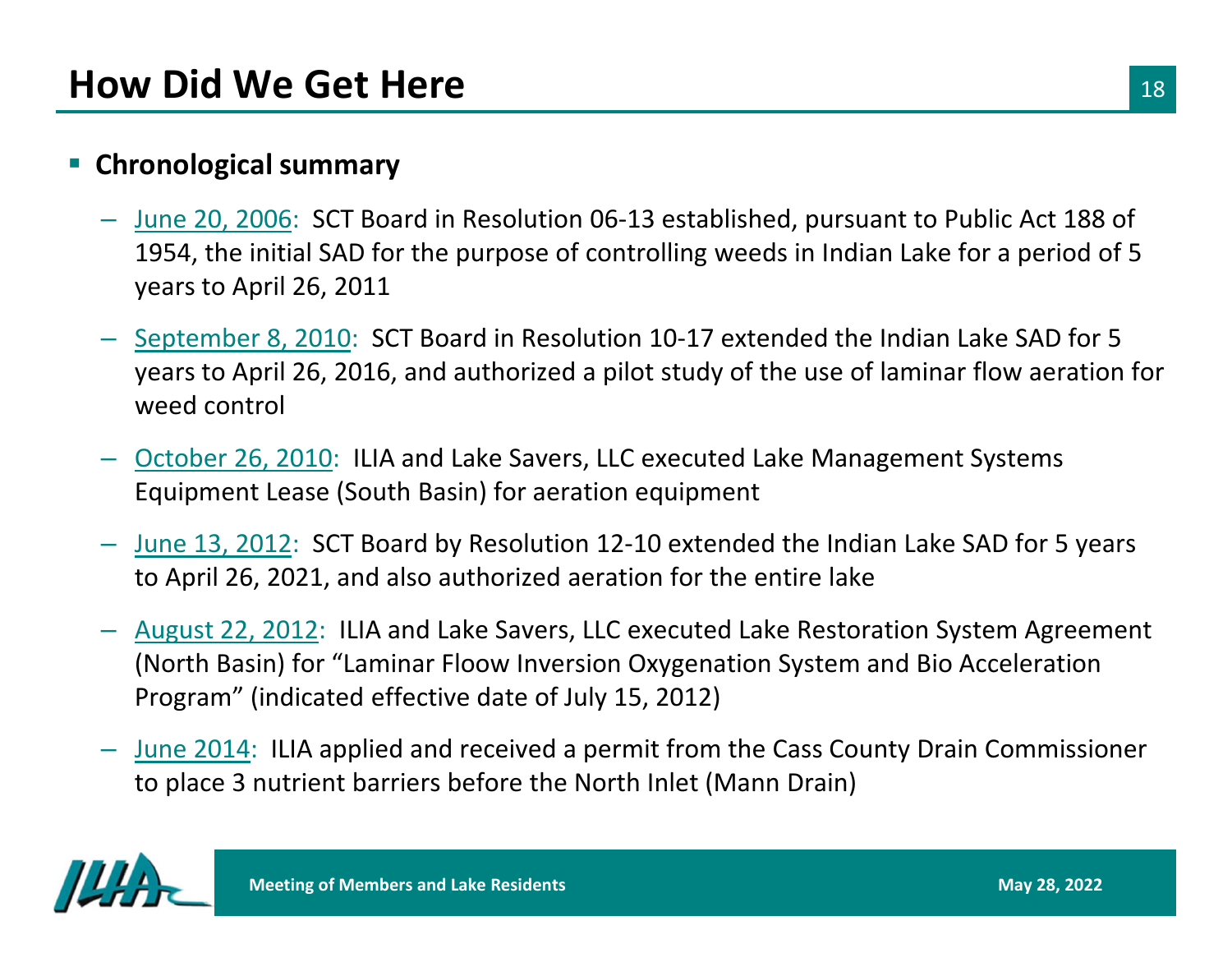#### Ŧ **Chronological summary – cont'd**

- Approximately June and August 2014: At ILIA's direction, Lake Savers installed the 3 nutrient barriers before the North Inlet
- September 2016: Michigan Department of Environmental Quality (DEQ) informed ILIA that a permit issued by DEQ was required for the 3 nutrient barriers installed before the North Inlet
- <u>October 3, 2016</u>: ILIA applied to DEQ for a permit for the 3 nutrient barriers installed in the North Inlet
- August 7, 2017: DEQ's denied of ILIA's application for a permit for the 3 nutrient barriers installed in the North Inlet, including direction to remove the filters
- August 15, 2017: DEQ issued a revised denial of ILIA's application for a permit for the filters installed in the North Inlet, including direction to remove the filters
- Approximately August 20, 2017: ILIA engaged Matt Smith and Mike Pattwell of Clark Hill to handle the DEQ matter
- October 6, 2017: ILIA filed an administrative appeal of the DEQ's denial of ILIA's permit application

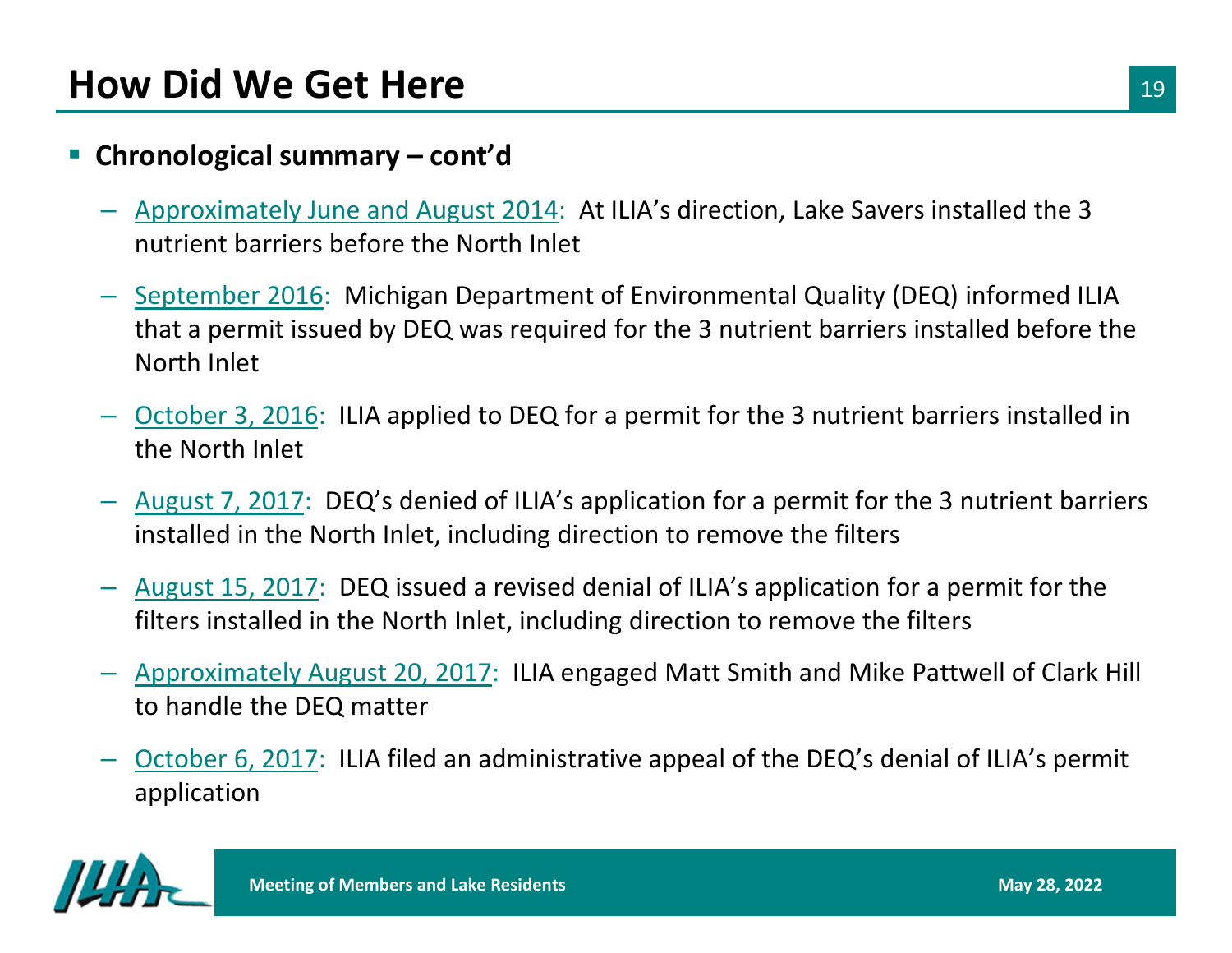### **Chronological summary – cont'd**

- July 13, 2018: ILIA and DEQ entered into Settlement Agreement regarding the ILIA's administrative appeal
- August 8, 2018: DEQ issued Order to Restore, which required removal of the 3 nutrient barriers no later then September 10, 2018
- Between August 8 and September 10, 2018: At the direction of ILIA, Lake Savers removed the 3 nutrient barriers and undertook other restoration steps in compliance with the DEQ's Order to Restore
- March 2020: COVID-19 lockdown
- April 23, 2020: SCT's Weed Control/Lake SAD Summary 2020
	- $\circ$  Applicable to Magician, Indian, and Dewey Lakes
- May 2020 March 2021: ILIA Board leadership had numerous meetings and discussions with Supervisor Bill Saunders and received assurances that it would receive a formal oneyear extension to the SAD because of State of Michigan COVID-19 restrictions and related health concerns
- August 22, 2020: ILIA meeting of members and lake residents and presentation of North Inlet proposal for installation of "beaver dams" and switch grass logs

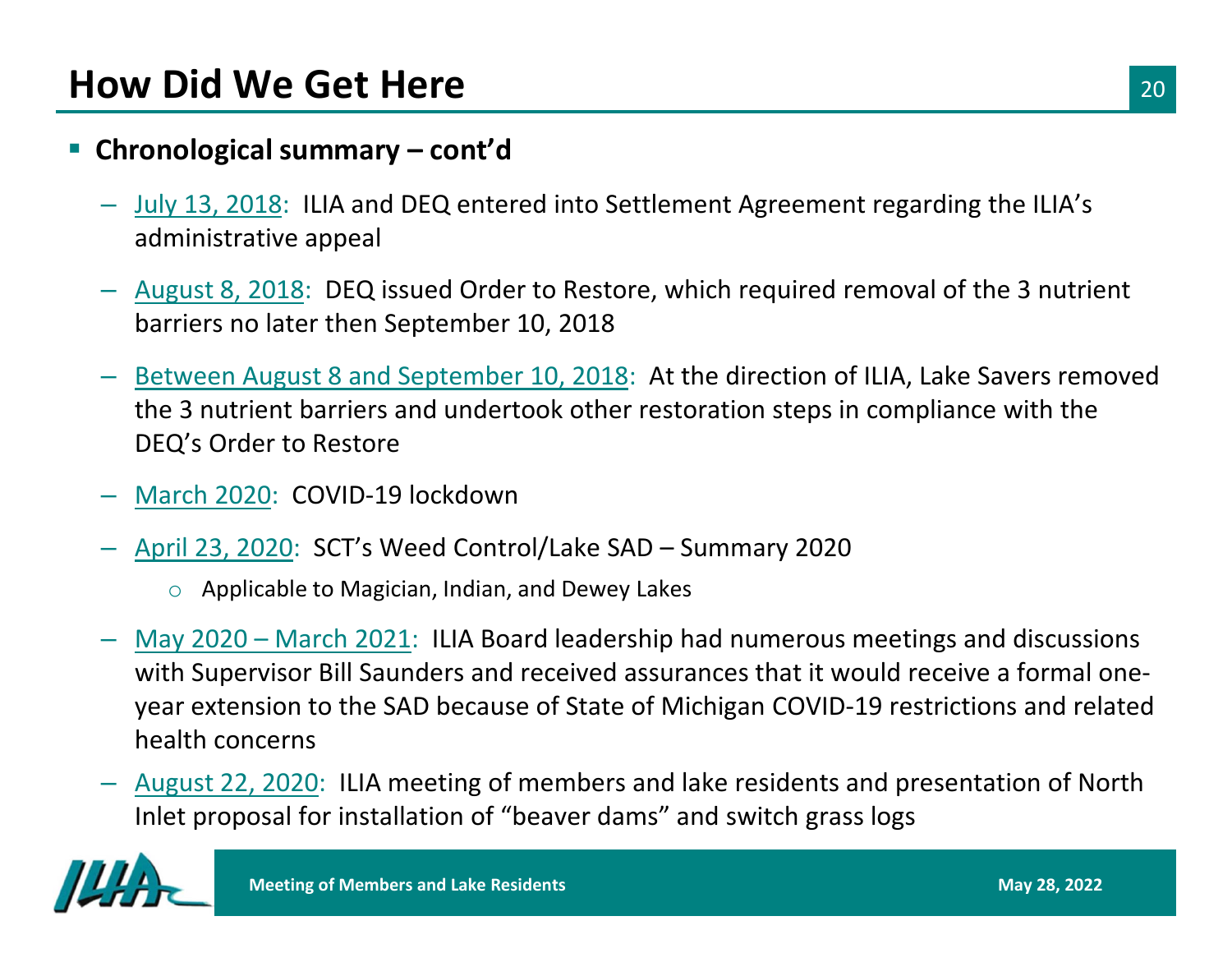### **Chronological summary – cont'd**

- August 28, 2020: Permit application filed with the Michigan Department of Environment, Great Lakes, and Energy (EGLE) for North Inlet proposal for "beaver dams" and switch grass logs (Oct – dec Blake Winstead at EGLE)
- September 19, 2020: ILIA Board approved a request for proposal process for an independent expert firm to provide lake science, planning, and monitoring services
	- o RFP Committee, chaired by Laura Van Dyke-Wall, drafted comprehensive RHP for a 5-year plan and lake science and management services
	- o RFP provided to 8 firms: Restorative Lake Services, Keiser & Associates, Clear Water Lake Management, Lake Pros, Streamside Ecological Servcies, Savin Lake Services, Niswander Environmental, and King-Macgregor (which had been acquired by Barr)
	- o RFP Committee interviewed firms that submitted responses: Barr, Keiser & Associates, and Savin Lake Services
	- $\circ$  Unanimous recommendation of Barr from the RFP Committee and approved by the ILIA Board
- October 2020 February 2021: ILIA's North Inlet Committee works with Blake Winstead at EGLE
- Early February 2021: Kyle Alexander of EGLE (Blake's supervisor) refuses to approve our permit because, based on our data, Kyle believe that phosphates coming through the North Inlet are at acceptable levels

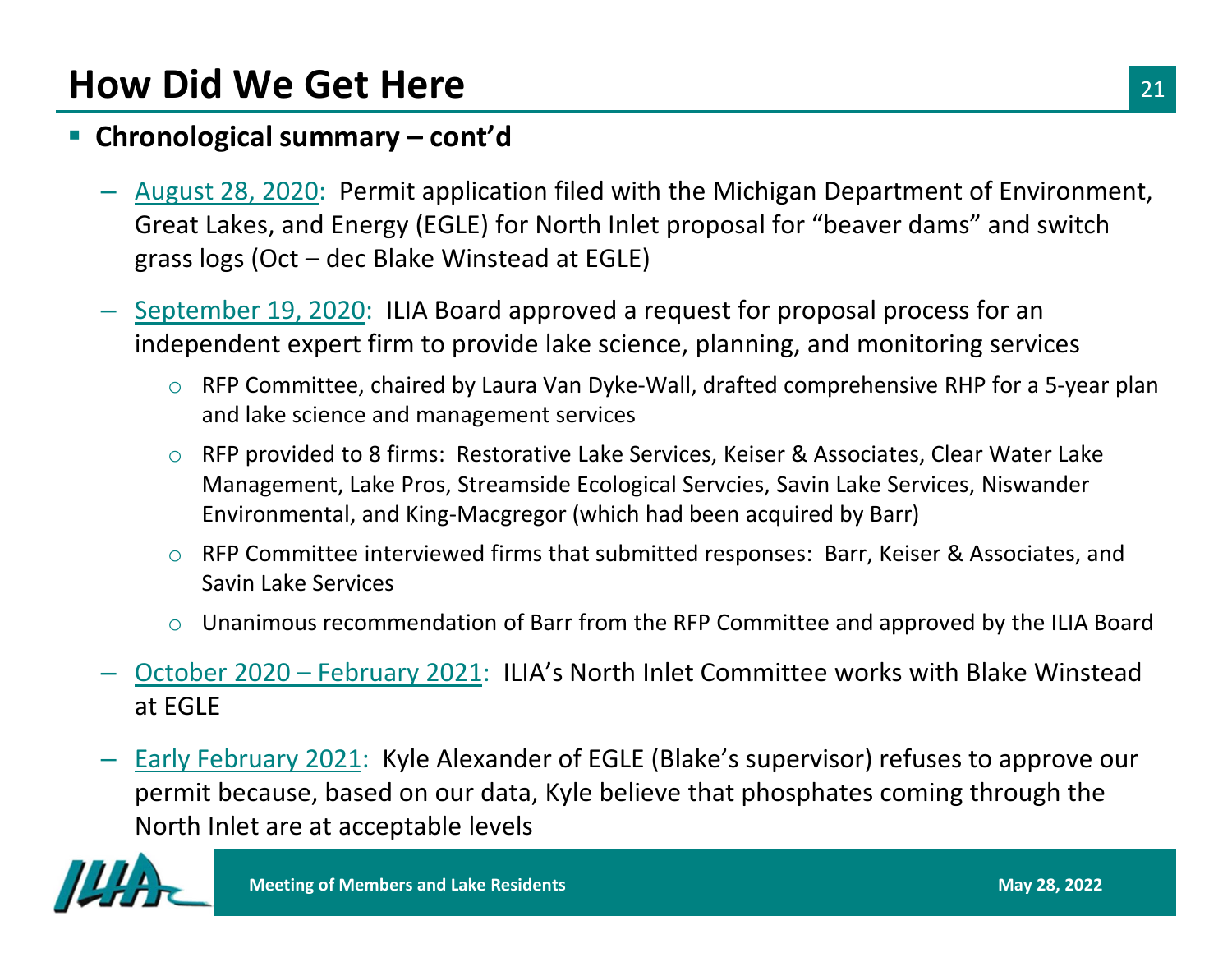#### Ŧ **Chronological summary – cont'd**

- March 3, 2021: Meeting with Supervisor Saunders with Keith Anderson and Tom Carlson at Hannapel's to confirm one-year extension of the Indian Lake SAD
- March 21, 2021: ILIA submitted its revised North Inlet permit application for a switch grass log meandering stream to EGLE
- March 26, 2021: ILIA Special Board Meeting
	- oInterview of Barr and Keiser & Associates
	- oUnanimous recommendation of Barr from the RFP Committee
	- o ILIA Board approves selection of Barr, subject to negotiation of an agreement acceptable to the Board
- April 26, 2021: ILIA's written request to the SCT Board for a one-year extension to the SAD or an interim one-year SAD
- May 5, 2021: ILIA Special Board Meeting to approve the Barr agreement

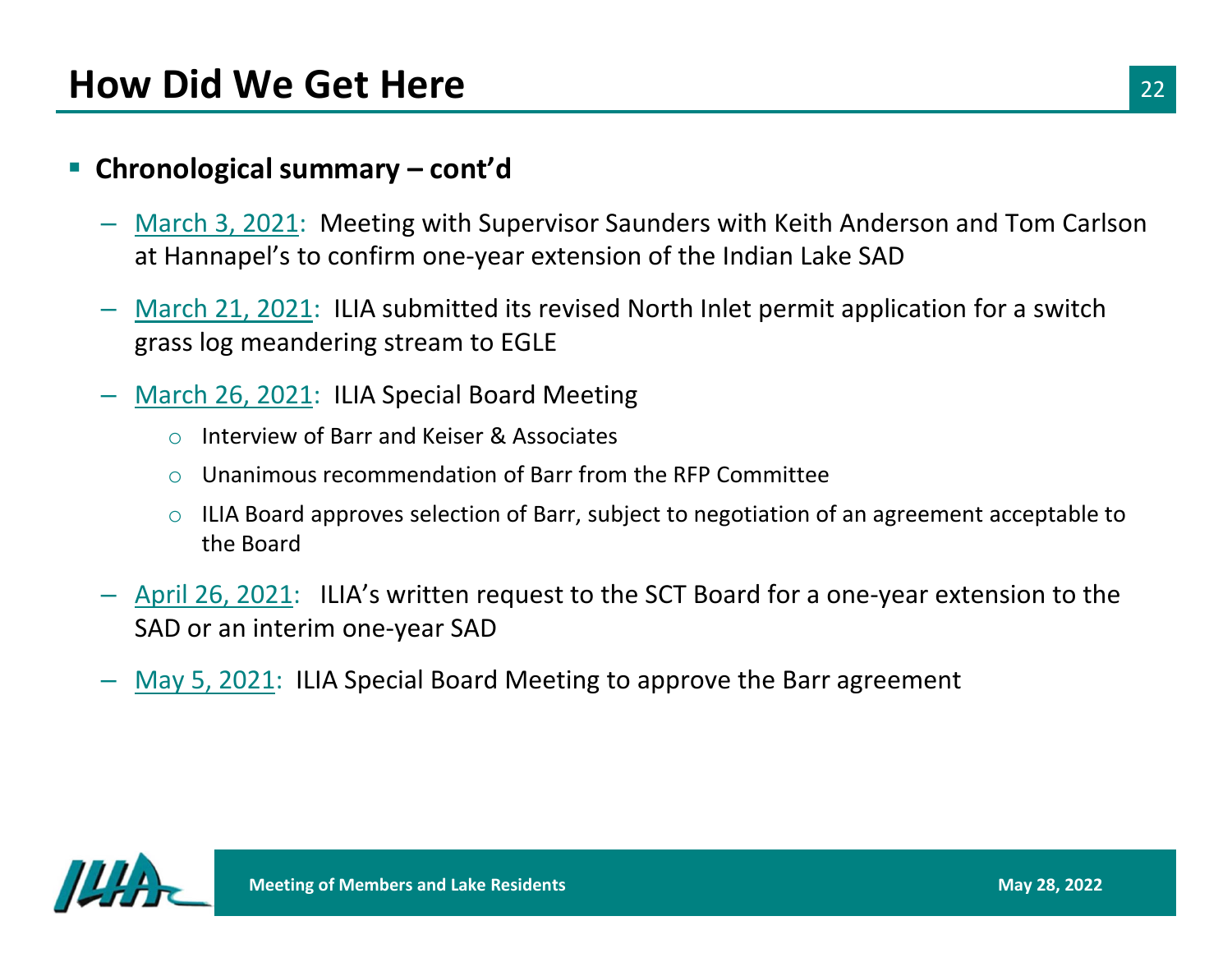### Ŧ **Chronological summary – cont'd**

- May 12, 2021: SCT Board failed to approve Supervisor Saunders' motion to grant the ILIA's formal request for a one-year extension to the SAD or an interim one-year SAD
	- $\circ$  As a result, the ILIA was required to submit, by June 1, 2021, petitions with signatures of owners representing at least 51% of the land mass within the SAD and a new 5-year plan
- May 14, 2021: Agreement between Barr and ILIA signed
	- $\circ$  \$29,830 for the 5-year implementation strategy and plan (ILIA funds)
	- \$22,695 for 2021 lake monitoring and management (SAD funds)
- June 1, 2021: ILIA submitted (i) petitions for a new 5-year SAD signed by owners representing at least 51% (actually more than 70%) of the land mass in the SAD as required by Public Act 188 of 1954 and SCT Resolution 20-04 and (ii) a new 5-year plan for Indian Lake weed control subject to the Barr Engineering report and plan
	- oFor October 1, 2021, to and including September 30, 2026
	- oRetained the assessment at \$5.85 per linear foot
	- oNo SAD funds for Barr's 5-year plan
	- o Proposed Budget for FY 2023 included Barr lake management and continuation of aeration by Lake Savers LLC, d/b/a Everblue Lakes, herbicide treatments by PLM Lake and Land Management Corp., and ILIA's operation of the weed harvester per Barr's direction

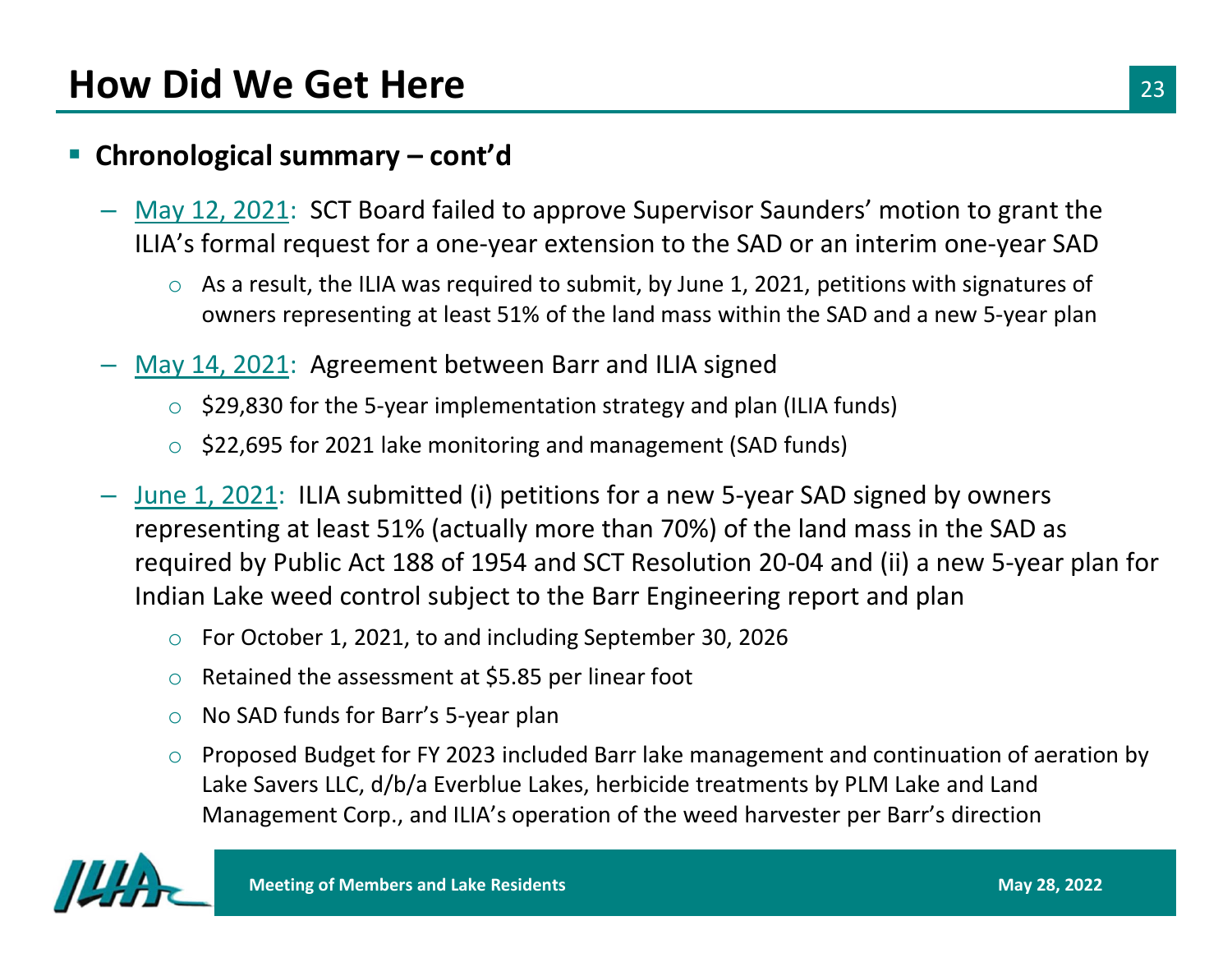#### $\Box$ **Chronological summary – cont'd**

- June 9, 2021: SCT Board approved Resolution to Order Creation of Lake Board under Public Act 451 of 1994
	- o GLB comprised of 5 members:
		- 1. Member of the Cass County Board of Commissioners appointed by the Chair of the County Board – *Ryan Laylin* (District 1)
		- 2. Representative of Pokagon Township Board *Jim Rubino*
		- 3. Representative of SCT Board *Mick Braman* (now SCT Supervisor)
		- 4. Cass County Drain Commission *Jeff VanBelle*
		- 5. Member elected by the GLB from 3 people nominated by the ILIA *Angelo Ippolito*
	- o GLB granted the authority to establish a SAD under Public Act 451 of 1994
	- o GLB to be operated in perpetuity or until such time as SCT Board and Pokagon Township Board resolve to disband it
- June 23, 2021: EGLE rejects ILIA's revised proposal for the North Inlet
- August 28, 2021: Joe Bischoff presented Barr's initial findings and 5-year plan
- September November 2021: GLB hired Barr, accepted Barr's 5-year plan, and established a new 5-year SAD for Indian Lake under Public Act 451 of 1994
	- oNo minutes available, except for the GLB's meeting on February 22, 2022

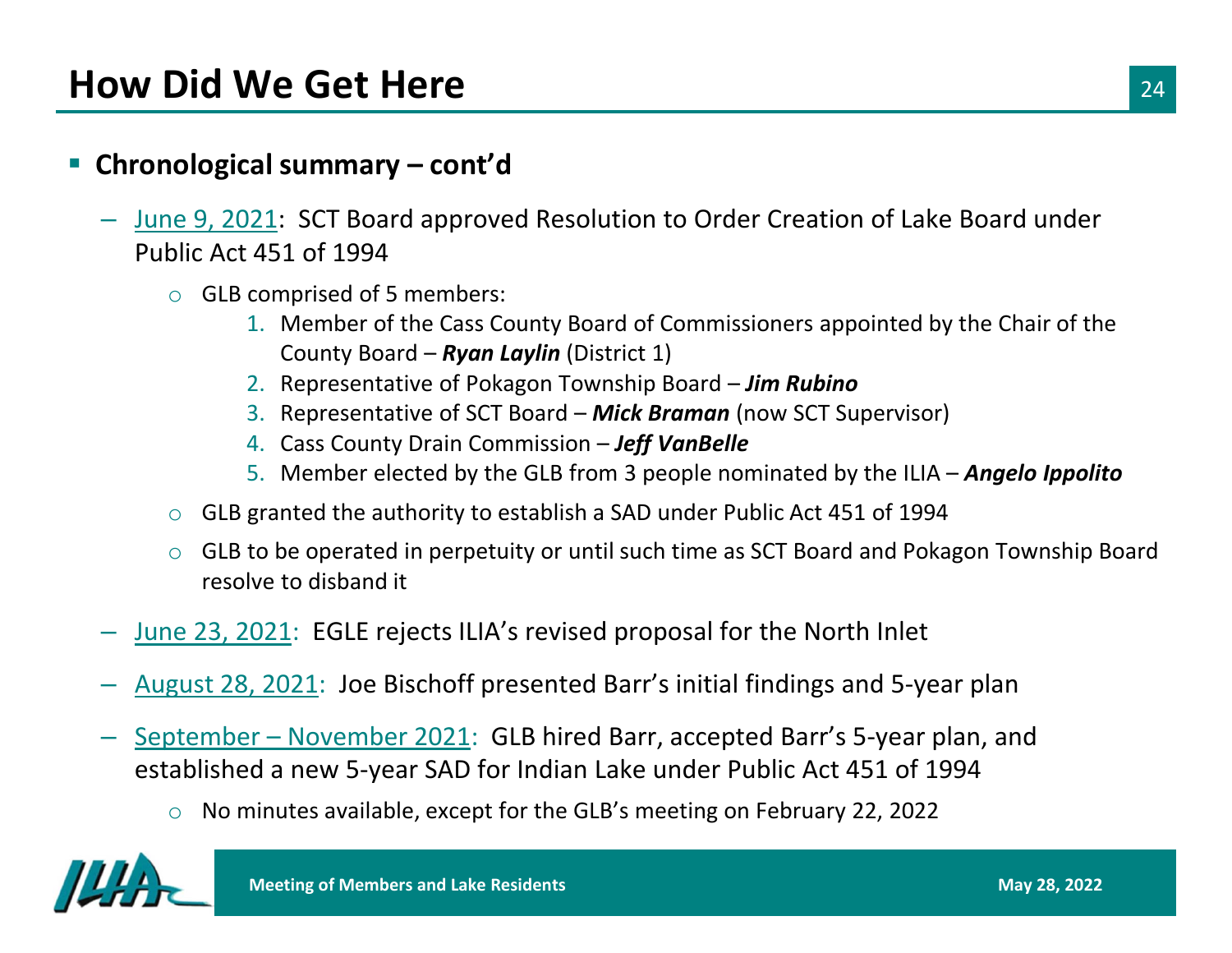**Where We Are Now**

**Membership Report**

**Treasurer's Report**

**How Did We Get Here**

### **Update on the Indian Lake Governmental Lake Board**

**What Should We Do Together to Protect and Improve Indian Lake**

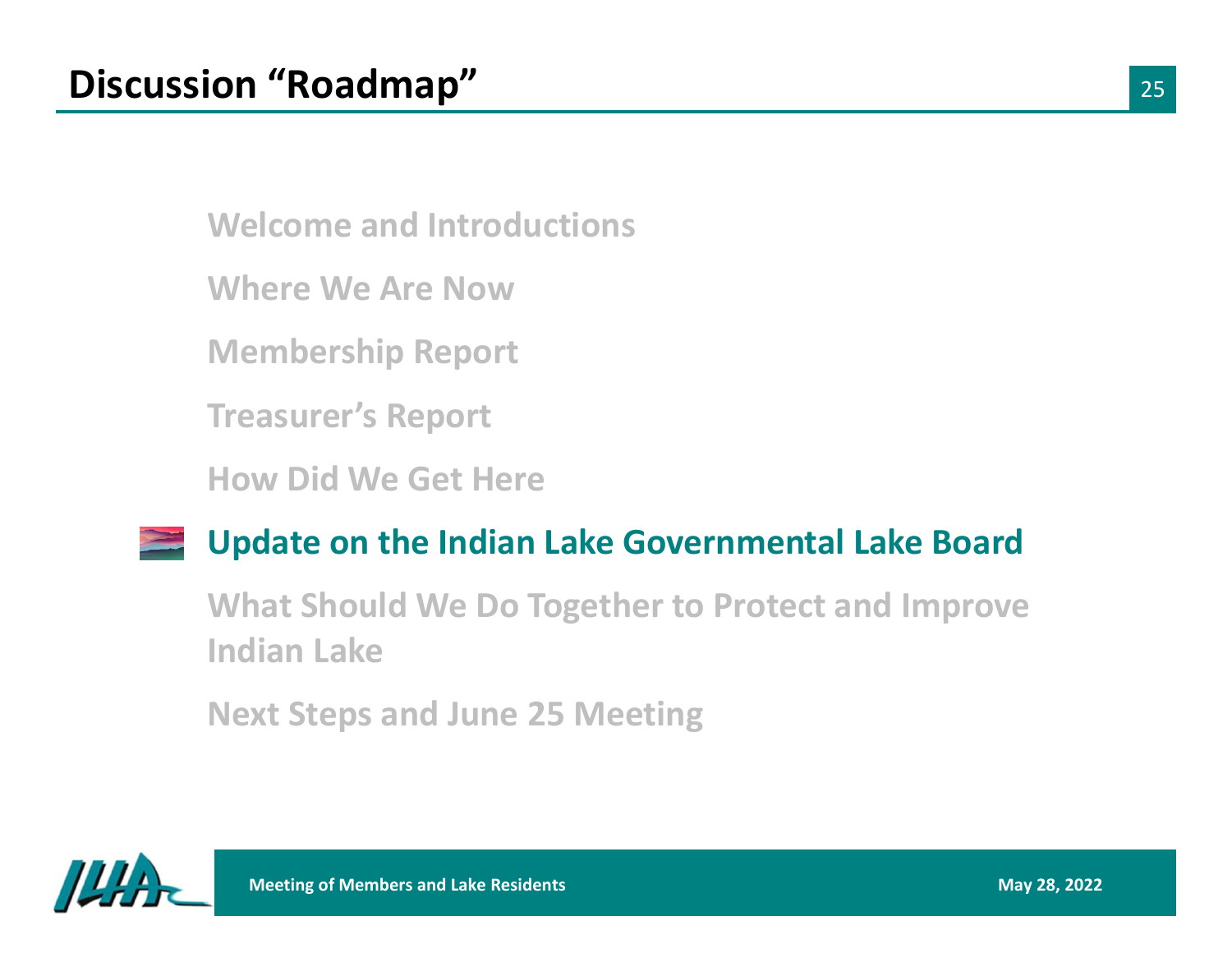- **Service Service** Barr presentation to the GLB
- **Lake outlook and plan**
- $\mathbb{R}^2$ Some thoughts on the GLB and looking forward
- $\mathcal{C}_{\mathcal{A}}$  Upcoming activities authorized by GLB and paid by SAD funds
	- Yesterday, May 27, PLM surveyed the lake
	- Week of May 30
		- oWednesday (June 1) or Thursday (June 2) – current tentative dates for herbicide application
		- oFriday (June 3) – point intercept survey of the Lake to map and track plane/weed growth areas
	- Combination of herbicides
		- o Combination of ProcellaCor and Diquat herbicides will be used in near-shore areas where plants are most problematic
		- o This combination of herbicides should provide better control of Eurasian Water Milfoil and Curley-lead pondweed

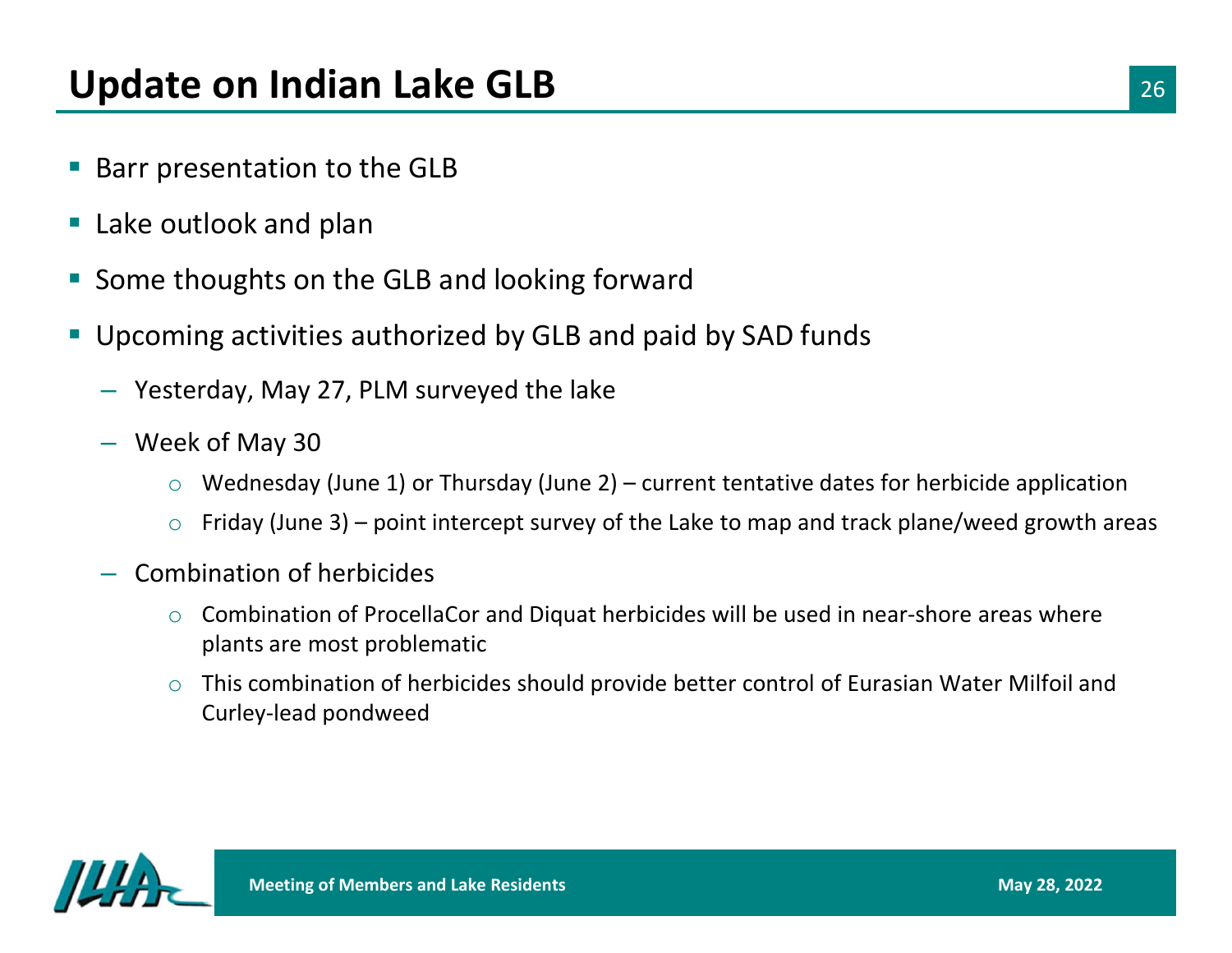**Where We Are Now**

**Membership Report**

**Treasurer's Report**

**How Did We Get Here**

**Update on the Indian Lake Governmental Lake Board**

# **What Should We Do Together to Protect and Improve Indian Lake**

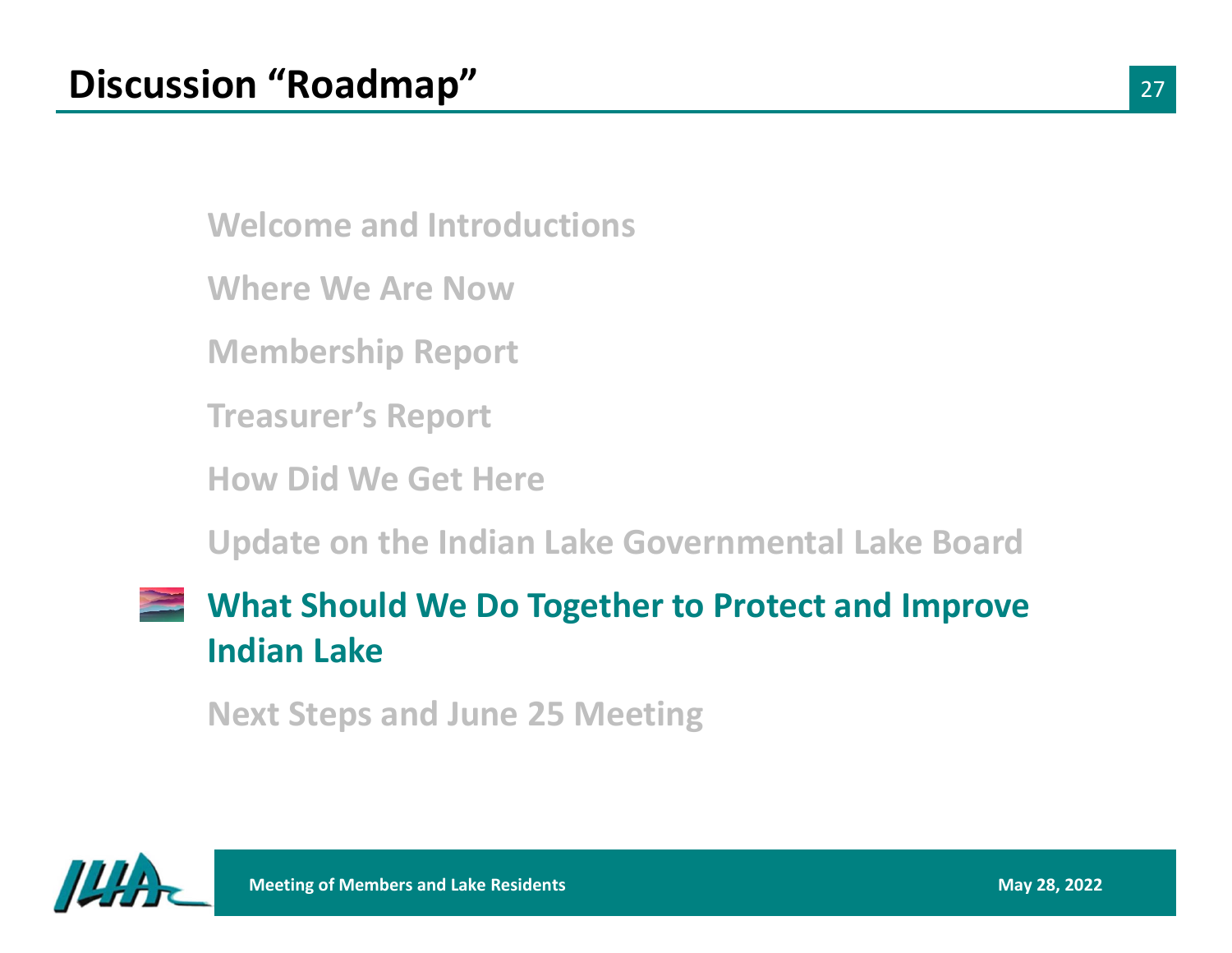### Ŧ **Options for discussion and consideration**

- Status quo
	- $\circ$  ILIA currently has no formal role with respect to the GLB and expenditure of SAD funds for weed control, but continue to press for meaningful agreement between GLB and ILIA
	- o ILIA serves as the informal representative for, and facilitates communications with, Indian Lake residents with respect to GLB
	- $\circ$  Wait and assess how well the GLB does in managing weeds this season and revisit options next year
- Engage in organized fundraising to augment and complement weed control and water quality efforts of the GLB and its use of SAD funds
- Pursue dissolution of GLB (which would terminate the current SAD)
	- $\circ$  Organize a dissolution petition drive under Public Act 451 of 1994 and press SCT to disband the GLB (MCL 324.30929(a)) – need signatures of "at least 2/3 of the property owners owning land abutting the lake"
	- o If dissolution is successful, then either (i) forego SAD funding and engage in organized fundraising to pay for weed control and water quality activities, *or* (ii) press SCT to authorize a new SAD under Public Act 188 of 1954 (*e.g.*, act on ILIA's petitions of June 1, 2021)
- Other options?

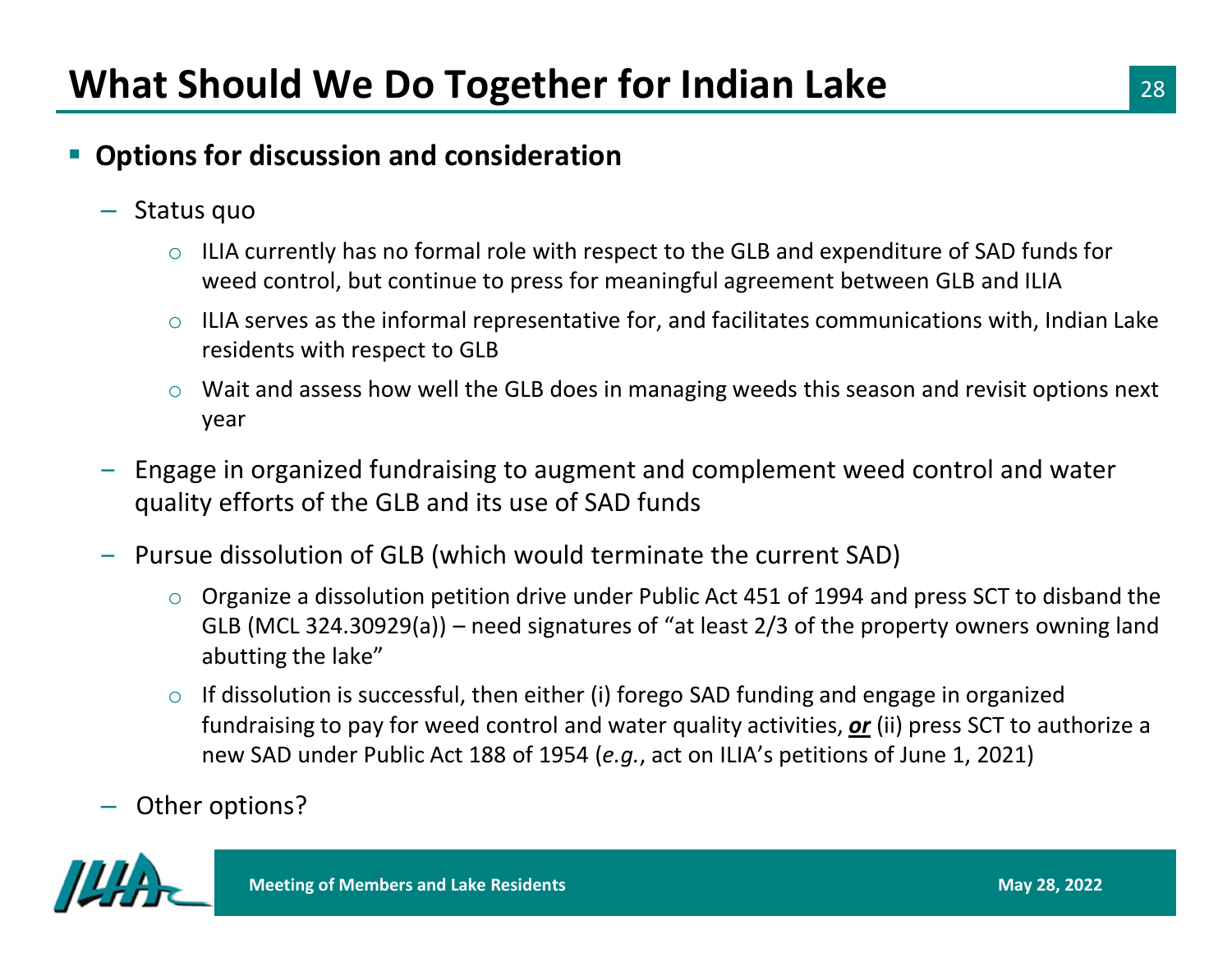#### Ŧ **Requested action of the ILIA Members**

- ILIA Board recommends that the ILIA Members approve the following resolution:
	- o **RESOLVED** that the ILIA Officers and Directors be, and hereby are, authorized to enter into an agreement with Lake Savers, LLC, d/b/a EverBlue Lakes, with the following key provisions –
		- 1) Suspension of the two aeration agreements between ILIA and Lake Savers for a period up to 24 months;
		- 2) ILIA's payment of \$14,000 to Lake Savers;
		- 3) No further liability or obligations of ILIA, including no requirement for ILIA to pay for deterioration of, or damage to, Lake Savers' equipment; and
		- 4) Termination of the two aeration agreements at the end of the suspension period without any additional payment by ILIA

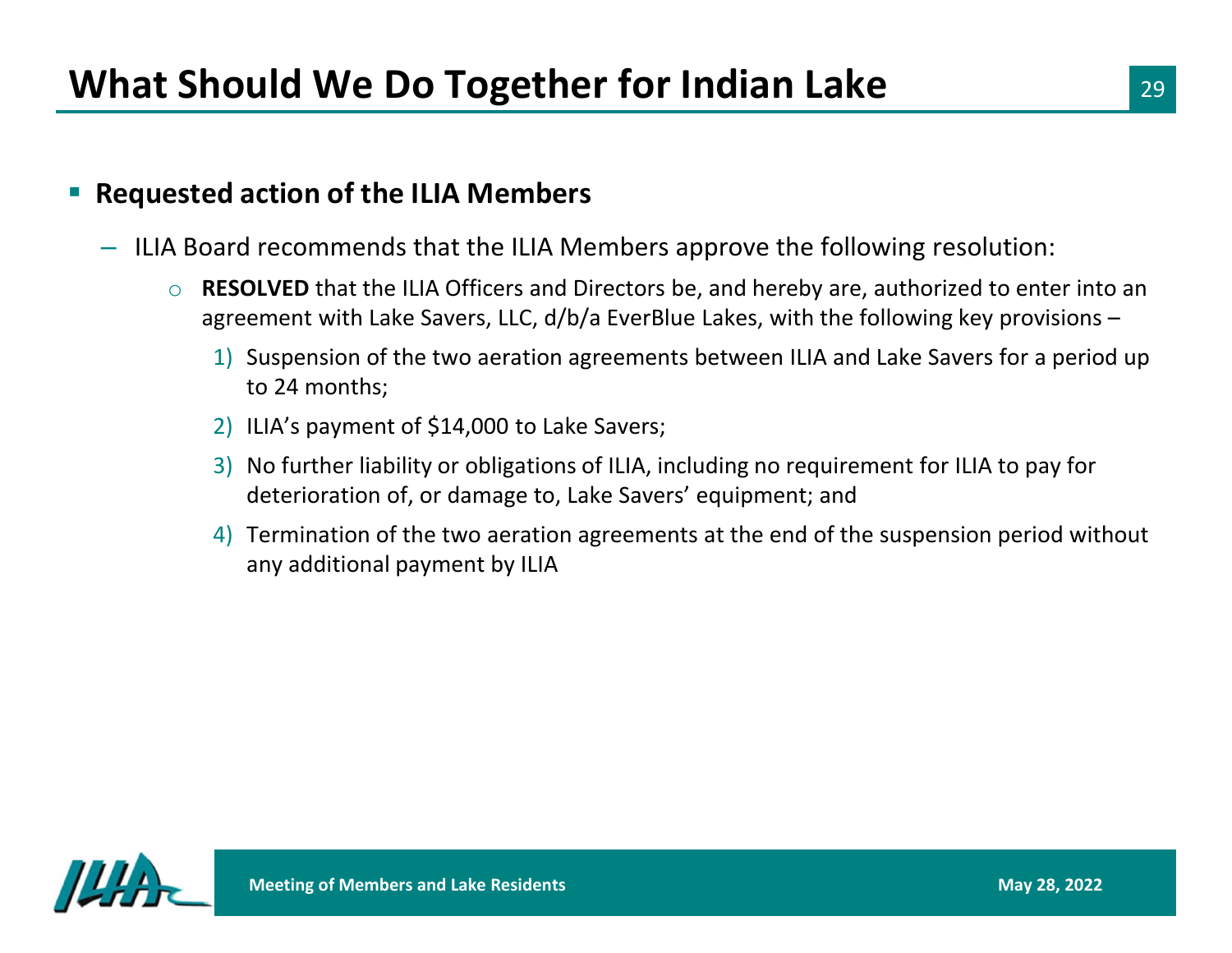**Where We Are Now**

**Membership Report**

**Treasurer's Report**

**How Did We Get Here**

**Update on the Indian Lake Governmental Lake Board**

**What Should We Do Together to Protect and Improve Indian Lake**

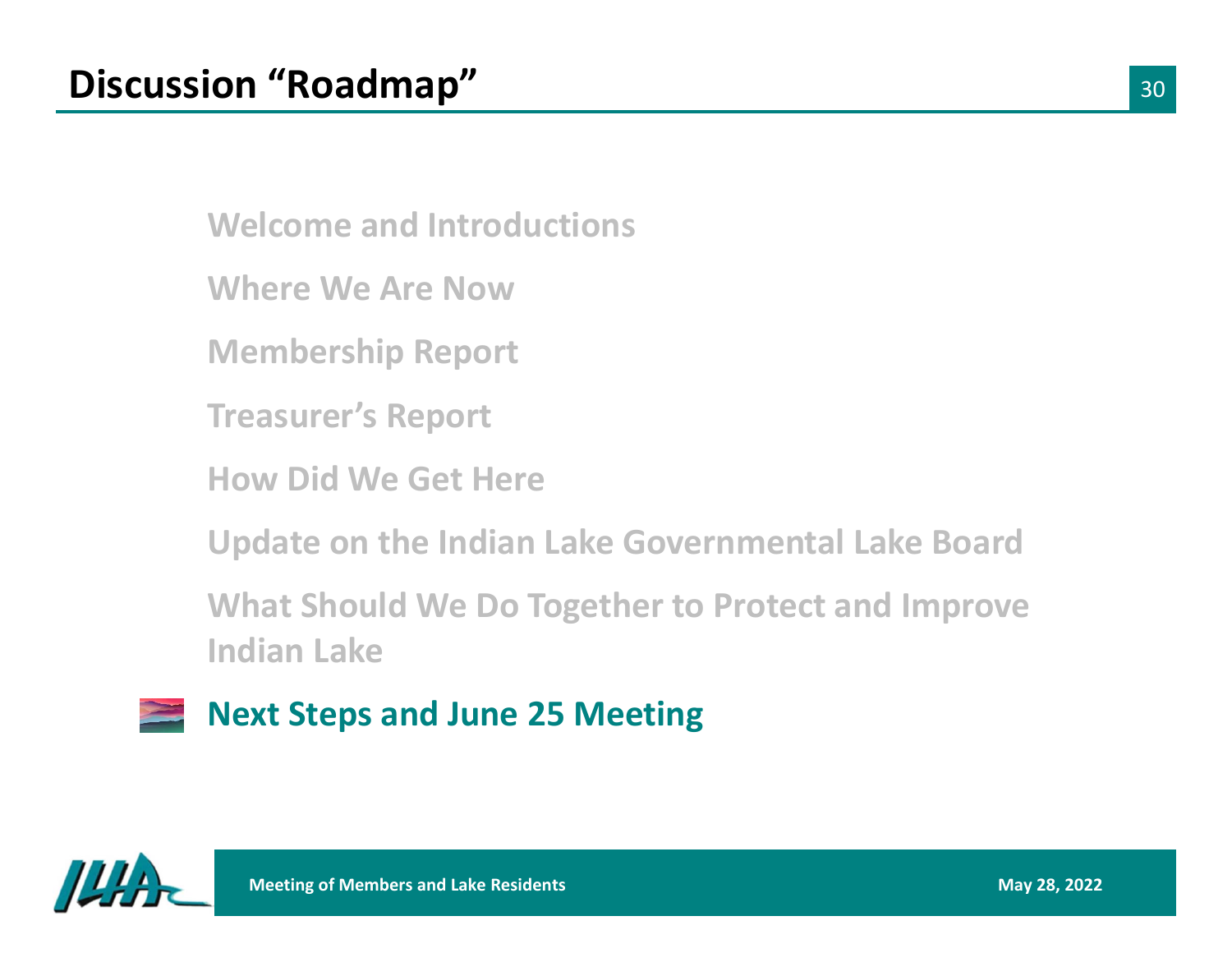- **No decisions today**
- $\mathbb{R}^2$ **Next meeting – 9:30 a.m. on Saturday, June 25, at the Indian Lake Firehouse**
- Ŧ **Contact information for key government officials**
	- **Mick Braman**, Supervisor of SCT & **GLB Member**
		- o scsupervisor@sisterlakescable.com
		- o(269) 424-3025
	- **Lorri Behnke**, Clerk of SCT
		- o silvercreek@sisterlakescable.com
		- o(269) 424-3025
	- **Maureen Kuriata**, SCT Treasurer
		- o sctreasurer@sisterlakescable.com
		- o(269) 424- 3025
	- **Mike Glynn**, SCT Trustee
		- o sctrusteeglynn@sisterlakescable.com
		- o(269) 424-3025
	- **Bill Saunders**, SCT Trustee
		- o sctrusteesaunders@sisterlakescable.com
		- o(269) 424-3025
- **Ryan Laylin**, Cass County Commissioner (District 1) & **GLB Member**
	- o ryanl@cassco.org
	- o (269) 445-4420
- **Skip Dyes**, Chair of Cass County Board of Commissioners (District 3)
	- oskipd@cassco.org
	- o (269) 532-3494
- **Jeff VanBelle**, Cass County Drain Commissioner & **Chair of GLB**
	- o jeffv@cassco.org
	- o(269) 445-8611, ext. 315
- **Linda Preston**, Supervisor of Pokagon Township
	- opokagonsupervisor@comcast.net
	- $\Omega$ (269) 782-8756